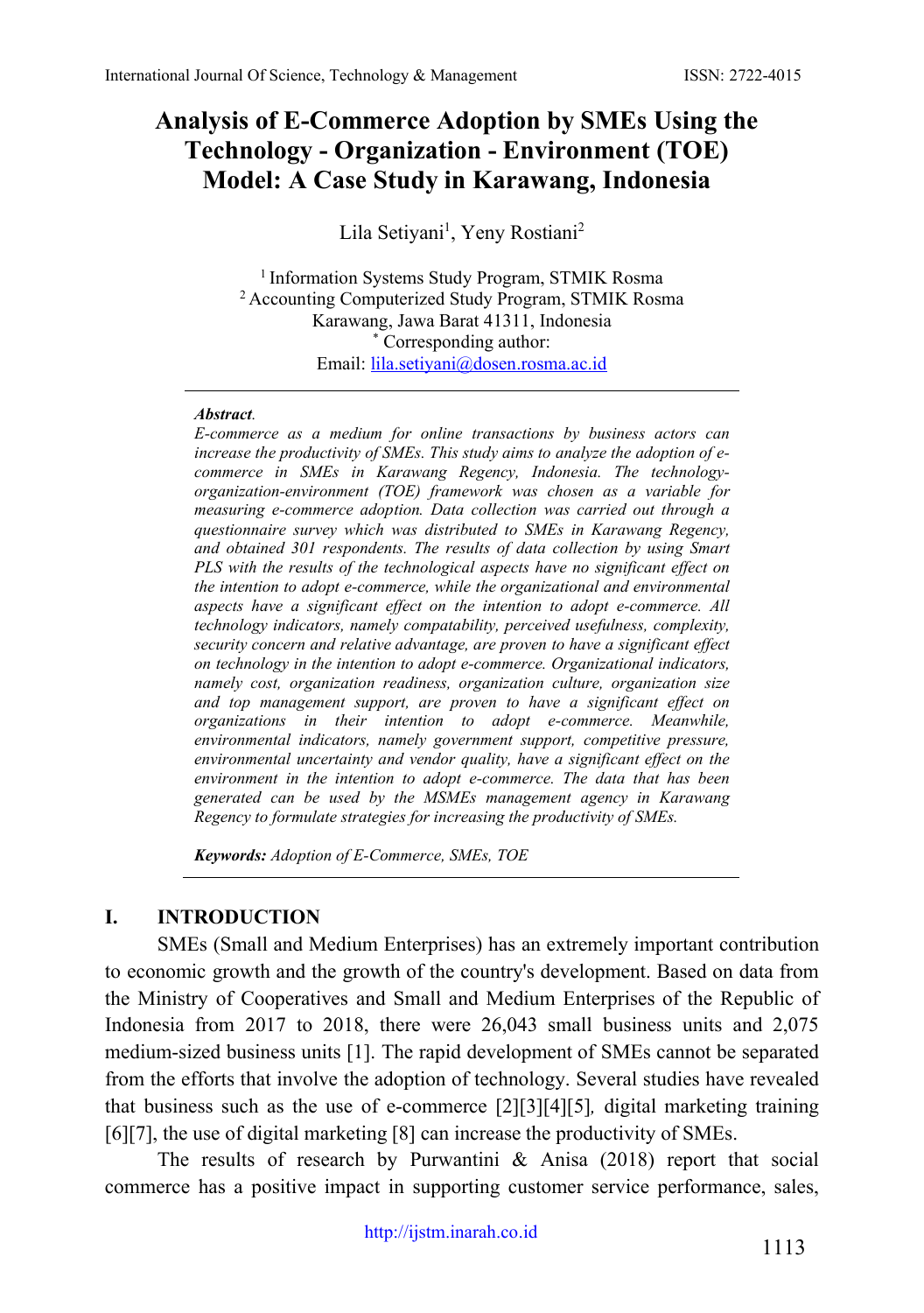marketing and internal operations [9]. In line with this, Mumtahana, et.al (2017) revealed that e-commerce can boost the income of SMEs and MSMEs (Micro, Small and Medium Enterprises), by utilizing it as a marketing strategy [10]. This is also reinforced by research by Helmalia & Afrinawati (2018) which states that e-commerce is proven to have a significant effect on the income of MSMEs [11].

*E-Commerce is a commercial activity that takes place on the internet by utilizing digital technology* [12]. Electronic commerce (e-commerce) occurs indirectly between customers and merchants via online platforms. The important difference between traditional trade and e-commerce is the transaction processing between the seller and the buyer that is separate and facilitated by software that allows virtual viewing of goods, a shopping cart and a secure payment system and delivery channel. Ecommerce customers can be accessed via the internet. By eliminating the physical interaction component of traditional trade, e-commerce also enables producers to act as merchants who are directly connected to customers without retailers acting as intermediaries [13].

Karawang as a district in West Java province has a lot of potential to increase the regional economy through increasing the productivity of SMEs and MSMEs. In March 2016 digital media Merdeka.Com reported that according to the Head of the Karawang Cooperative and MSMEs Office, Asep Junaedi there were at least 38,904 MSMEs [14]. Meanwhile, in November 2020, digital media Tempo.co reported that there were 87,574 MSMEs in Karawang registered to receive capital assistance [15]. Seeing the rapid growth of MSMEs in the last five years, of course, there are many factors that influence it. Based on the results of research that have been previously disclosed, that e-commerce has a role in increasing the productivity of SMEs and MSMEs. This attracts researchers to conduct related studies, the adoption of e-commerce by business actors, especially SMEs in Karawang Regency. The results of this study can provide benefits to the Karawang Regency Government, in order to identify factors that support or influence the adoption of e-commerce by SMEs in Karawang Regency in order to increase the productivity of their businesses.

To measure the adoption of a technology, there are many theories that can be used, including the Technology Acceptance Model (TAM) [16][17], Theory of Planned Behaviour (TPB) [18][19], unified theory of acceptance and use of technology (UTAUT) [20], TOE framework [21]*.*

In this study, researchers used the TOE framework because this framework identifies three aspects, namely the technological, organizational and environmental contexts that affect an organization or in this case business actors (SMEs) in implementing, adopting and using technological innovations. By using the TOE framework, it can be seen which aspects can be improved in order to boost the productivity of business actors (SMEs). Based on the description of the background and the theory chosen by the researcher, in this study, the researcher determined the title of this study was "Analysis of E-Commerce Adoption by SMEs Using the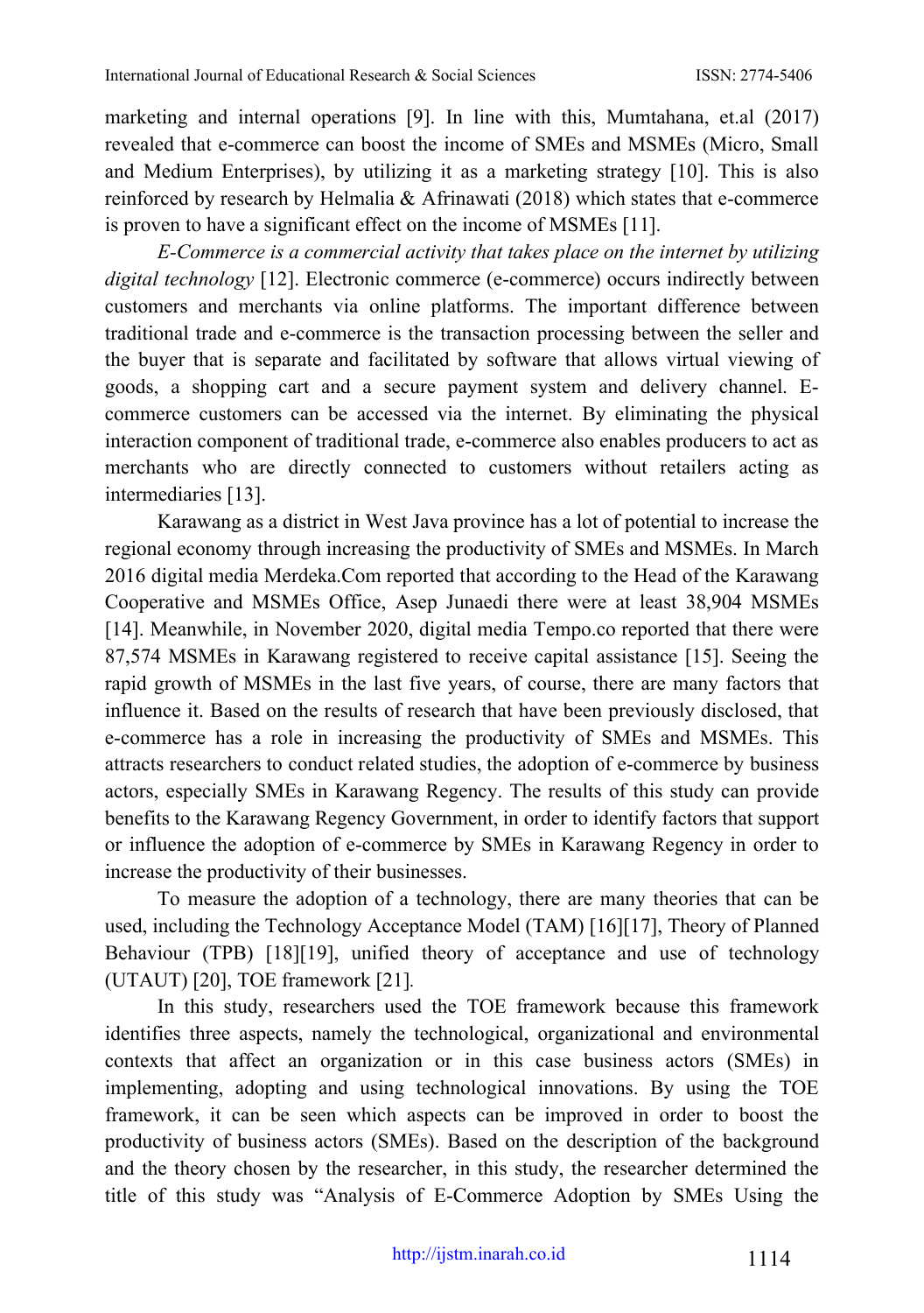Technology - Organization - Environment (TOE) Model: A Case Study in Karawang, Indonesia". Information on aspects or factors that drive the productivity of business actors (SMEs) in Karawang Regency in adopting e-commerce can be an evaluation material and become material in developing strategies for increasing the productivity of SMEs by the Karawang Regency Government, especially the Karawang Cooperative and MSMEs Office.

a. Technology Factor

The technology context includes all technologies that are relevant to the company, both existing and existing technologies available in the market, which are not currently used by the company. According to Collins et.al (1988) in [22] explained that the company's existing technology is important in the adoption process because it sets broad limits on the scope and speed of technological change that companies can undertake. In addition, innovations that exist but have not been used in companies also influence innovation, both by sharing what is possible and by showing companies the ways in which technology enables them to evolve and adapt.

According to Tushman and Nadler (1986) in [22] explained that in the innovation group that exists outside the company, there are three types of innovation that change, namely additional, synthetic or intermittent. Innovations that result in incremental changes introduce new features or new versions of existing technologies. This additional innovation represents the least amount of risk and change that it adopts, for example an increase in the ERP variant of a company. Synthesis innovation is the midpoint of moderate change, where ideas or technology are combined in new ways, for example e-learning used by universities.

1) Compatability

Rogers Everett (1995) describes compatibility as the extent to which an innovation is considered consistent with existing values, past experiences and adoption needs [23]. Therefore, when SMEs consider that e-commerce is compatible with their business, they will tend to continue to use it, which in turn benefits their business performance.

2) Perceived usefulness

Perceived usefulness according to Davis (1998) refers to the extent to which an individual believes that using certain technologies will improve their performance [24].

3) Relative Adavantage

Relative advantage can be defined as the extent to which a business views the benefits of using e-commerce [23]. Relative advantege is the level of ecommerce consistency that can provide business benefits, this level of ecommerce consistency is related to innovation, so the extent to which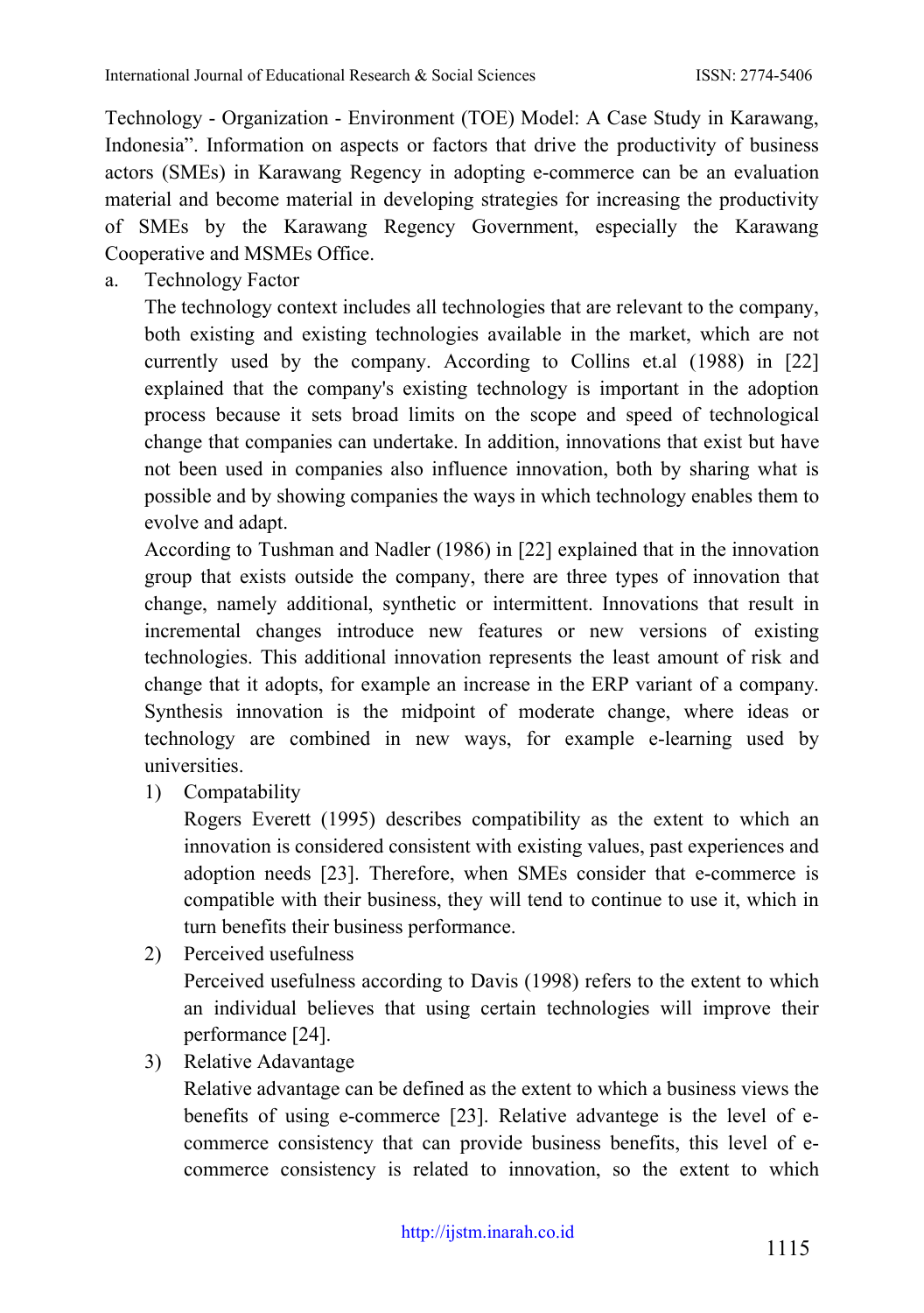innovation can offer many business benefits through increased efficiency [25].

4) Complexity

Rogers Everett (1995) defines complexity as the difficulty of innovation to be understood and applied to achieve business goals, which requires more effort to find ways to use innovation [23]. According to Premkumar and Roberts (1999), it is assumed that, in this case, complexity has a negative impact on the adoption rate. Therefore, SMEs are likely to refuse to continue using innovation in their business when they find it too complex. In addition, the complexity in the system may affect the performance of the company because it may be too complex to measure the system from the start, and the process may continue to be difficult to understand, thus, it can be assumed that the more complex the system, the greater the negative impact on company performance.

5) Secuirity Concerns

Security issues involve a security attack on a business that destroys information [25]. Security concerns can be expressed as the level of business confidence in e-commerce services in the protection of company information secrets. According to Clear (2007) in [24] Security is defined as the extent to which the internet platform is assumed to be unsafe for online transactions. Besides that, Sahandi et.al in [24] also added that currently, security risks are increasing as computer networks become more complex. Security issues can be viruses, hacking, data interception which are the main concerns in doing business over the internet.

b. Organization Factor

According to [23] Organizational context refers to the characteristics of the company and its resources, size, scope, and structure.

1) *Cost*

Perceived costs are measured in financial investment and administrative costs. Previous studies by Alshamaila et. al (2013), Raut et.al (2019) and Verma et.al (2017) in [26] explained that the perceived cost is very important in the adoption of a technology.

2) Organization Readiness

Business readiness refers to the availability of a company in implementing a technology. The availability includes infrastructure, finance, information technology and human resources [25]. So that organizational readiness is a company's technical readiness to be able to innovate.

3) Top Management Support

Top management refers to the mindset of top management in supporting related technologies and the breadth of funding for implementation [25]. This support is one of the important aspects in supporting and completing the tools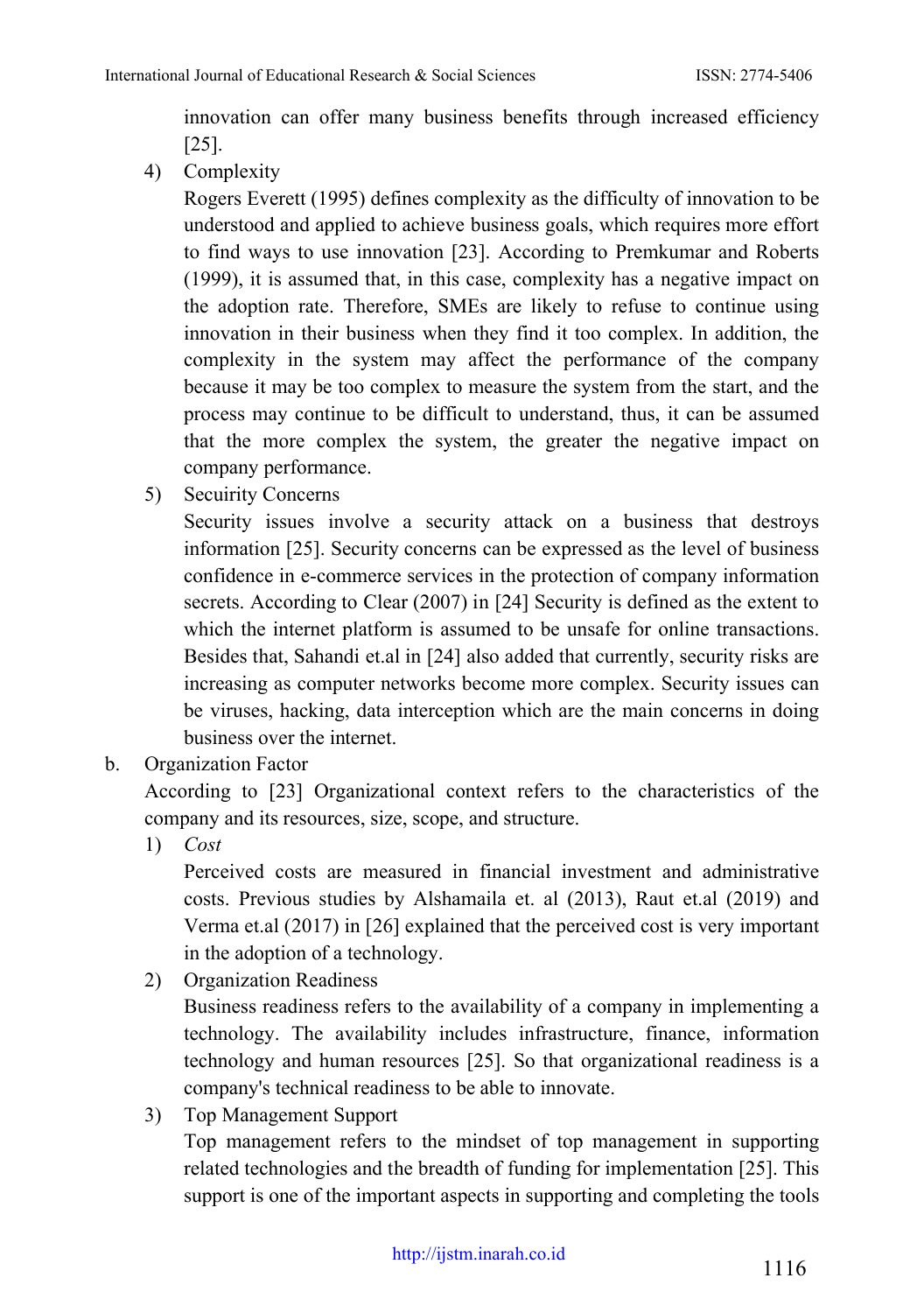needed for new or innovative technologies. Top management plays a role since the implementation of creativity which requires the integration of resources and re-engineering of the business structure. Support from top management is a prerequisite where top management encourages acceptance of company creativity.

4) Organization size

According to [27] Organization size reflects that the larger the organization tends to adopt more information technology innovations in terms of flexibility and risk, and vice versa..

5) Organization Culture

Organizational culture according to Liu et.al (2010) in [28] refers to the combination of several general characteristics in an organization in employees such as norms, assumptions, beliefs and values. Khazanchi et.al (2007), Liu et.al (2010) and Mohtaramzadeh et.al (2018) in [28] stated that researchers pay more attention to organizational culture because it plays an important role in the acceptance of a new technology in the organization. Qashoua and Saleh (2018) in [28] reinforce with the statement that organizational culture is a key factor for technology adoption in an organization.

c. Environment Factor

According to [23] The environmental context relates to the industry or type of business and takes into account competitors, markets, government and external support.

1) Government Support

Government support can be defined as initiatives and opportunities from the government to encourage adoption [25].

2) Competitive Pressure

Competitive pressure refers to the extent to which an organization reacts to competitor pressure, thus encouraging the company to use new technology [25]. It can be concluded that competitive pressure is an organization's reaction to competitive pressure and compliance with industry requirements.

3) Environment Uncertainly

An environment full of uncertainty can undermine the use of new technology. Environmental insecurity occurs when there are complex and rapid changes. Organizations in high uncertainty may not adopt new technologies without clear infrastructure support and operating standards. This uncertainty has an impact on the reluctance to adopt information technology [29].

4) Vendor Quality

Vendor quality from e-commerce is related to several factors including reputation, reliability, support and shared value creation by suppliers and companies [30]. This suggests that the reputation of the software supplier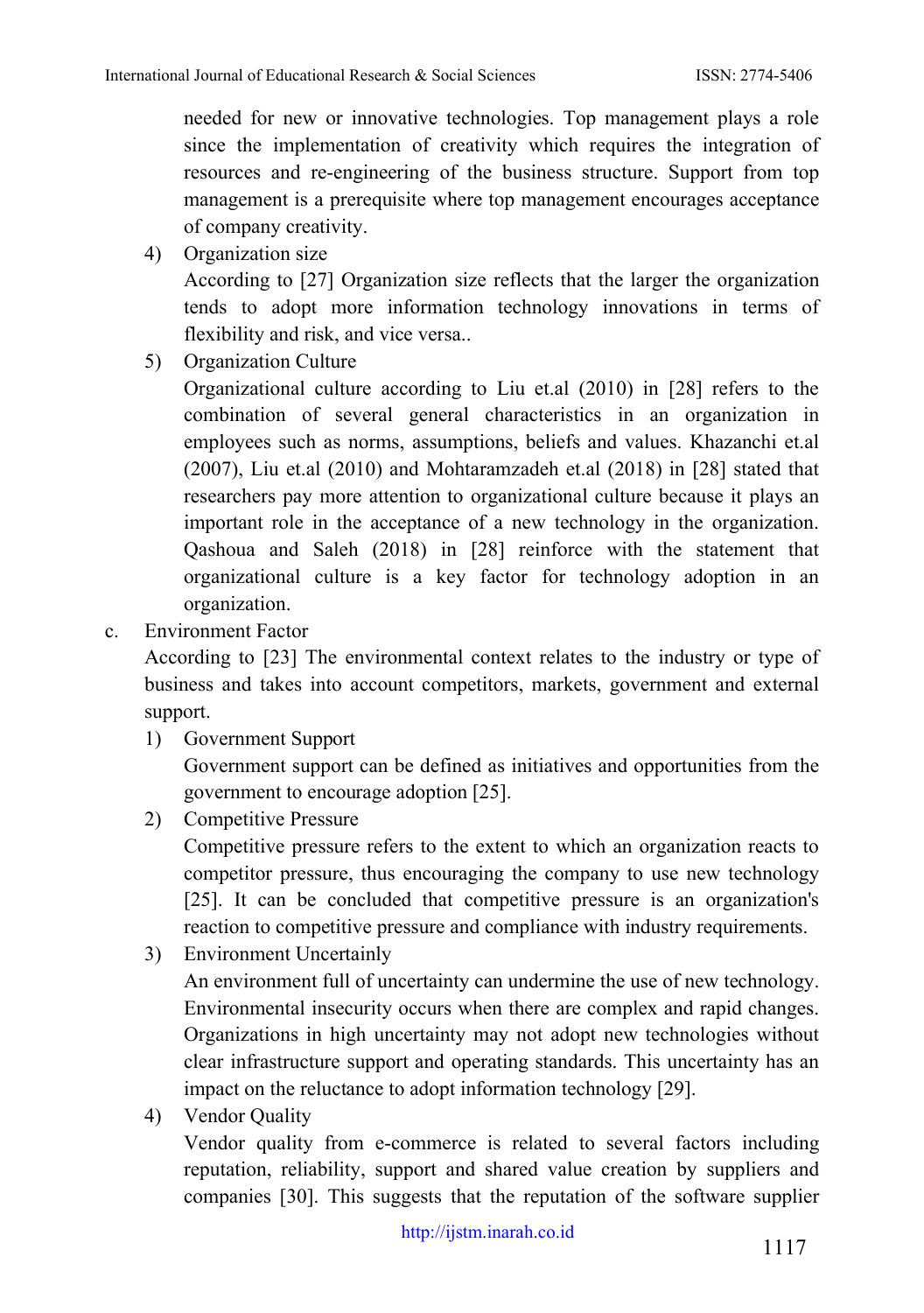affects adoption. In addition, it also deals with aspects of training in use and technical support for implementation and use.

d. Framework Development

The procedure for developing the model begins with conducting a content analysis of the literature to look for articles related to e-commerce adoption, then the selected articles are analyzed and then classified the factors that drive e-commerce adoption. The factors are classified into 3 categories, namely technology, organization, environment. The results of this categorization are then built an ecommerce adoption model. The following is a proposed conceptual framework for e-commerce adoption.



**Fig 1.** TOE Model

Based on the framework above, the following hypothesis can be formulated: H1 Technology is thought to have a positive effect on e-commerce adoption by SMEs in Karawang Regency.

H1a. Compatibility is thought to have a positive effect on technology in terms of adopting e-commerce

H1b. Perceived Usefulness is thought to have a positive effect on technology in the intention to adopt e-commerce

H1c. Complexity is thought to have a positive effect on technology in the intention to adopt e-commerce

H1d. Security Concern is thought to have a positive effect on technology in its intention to adopt e-commerce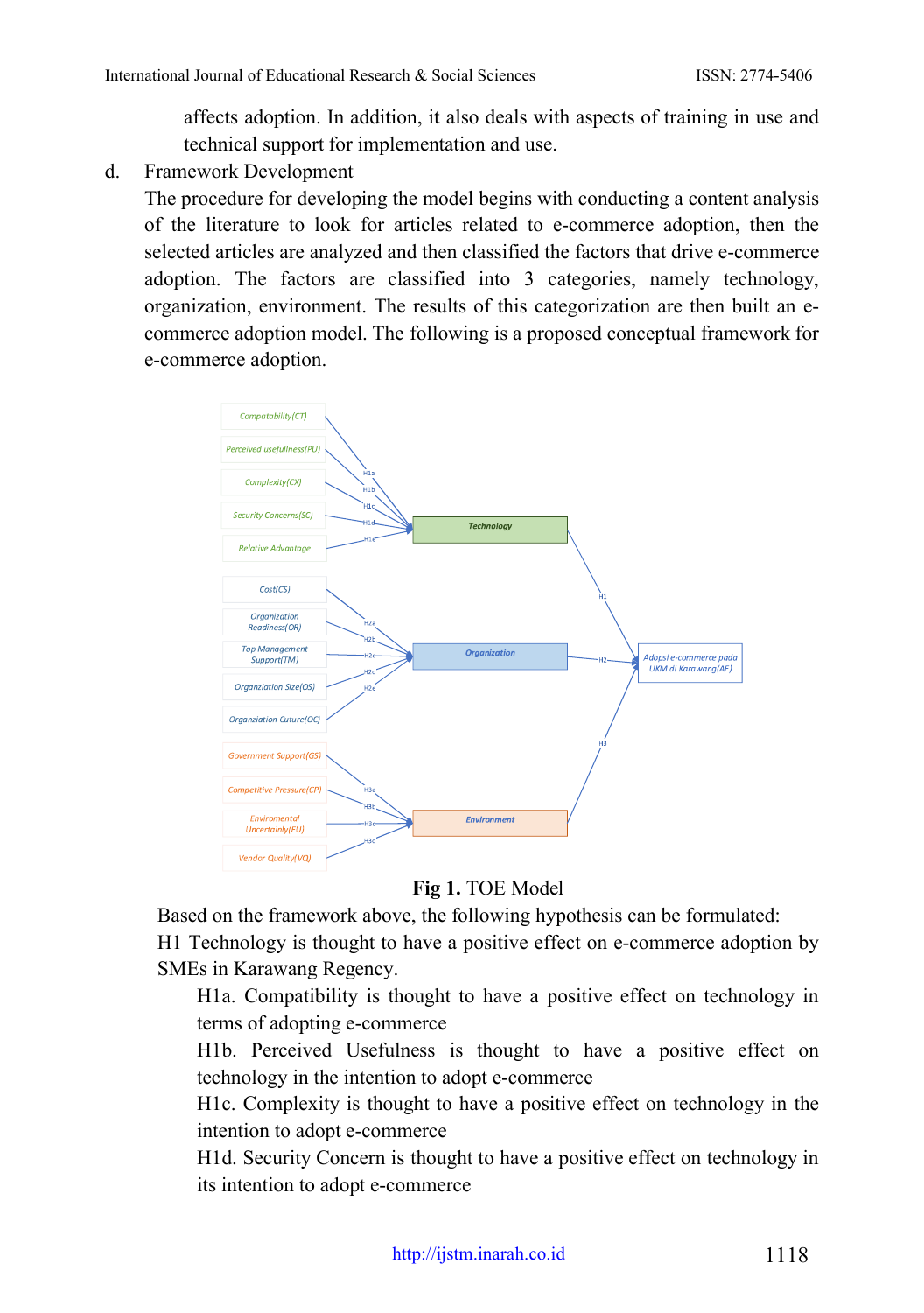H1e. Realative Advantage is thought to have a positive effect on technology in the intention to adopt e-commerce

H2 Organization is thought to have a positive effect on e-commerce adoption by SMEs in Karawang Regency.

H2a. Cost is thought to have a positive effect on organizations in their intention to adopt e-commerce

H2b. Organization Readiness is thought to have a positive effect on organizations in their intention to adopt e-commerce

H2c. Organization Size is thought to have a positive effect on organizations in their intention to adopt e-commerce

H2d. Organization Culture is thought to have a positive effect on organizations in their intention to adopt e-commerce

H2e. Top Management Support is thought to have a positive effect on organizations in their intention to adopt e-commerce

The H3 Environment is thought to have a positive effect on e-commerce adoption by SMEs in Karawang Regency.

H3a. Government support is thought to have a positive effect on the environment in the intention to adopt e-commerce

H3b. Competitive Pressure is thought to have a positive effect on the environment in the intention to adopt e-commerce

H3c. Environmental Uncertainly is thought to have a positive effect on the environment in the intention to adopt e-commerce

H3d. Vendor Quality is thought to have a positive effect on the environment in the intention to adopt e-commerce

### **II. METHODS**

In this study, the data collection method used a quantitative approach represented by a questionnaire survey to collect primary data. The population of this research is SMEs in Karawang Regency. Samples were taken using purposive nonprobability sampling method. The questionnaire was built with the following constructs:

| <b>Variable</b> | Indicator                | Source                                                                |      |
|-----------------|--------------------------|-----------------------------------------------------------------------|------|
| Technology      | Compatability            | $[31], [32], [29], [33], [26], [25], [23], [28]$                      |      |
|                 | Perceived<br>usefullness | $\lceil 24 \rceil$                                                    |      |
|                 | Relative<br>Adavantage   | $[31]$ , $[32]$ , $[29]$ , $[33]$ , $[34]$ , $[25]$ , $[23]$ , $[28]$ |      |
|                 | Complexity               | $[31]$ , $[29]$ , $[33]$ , $[25]$ , $[23]$ , $[28]$                   | 1119 |
|                 | Secuirity<br>Concerns    | $[24]$ , [33], [25], [28]                                             |      |

**Table 1.** TOE Construct

[http://ijstm.inarah.co.id](http://ijstm.inarah.co.id/index.php/ijstm/about/submissions)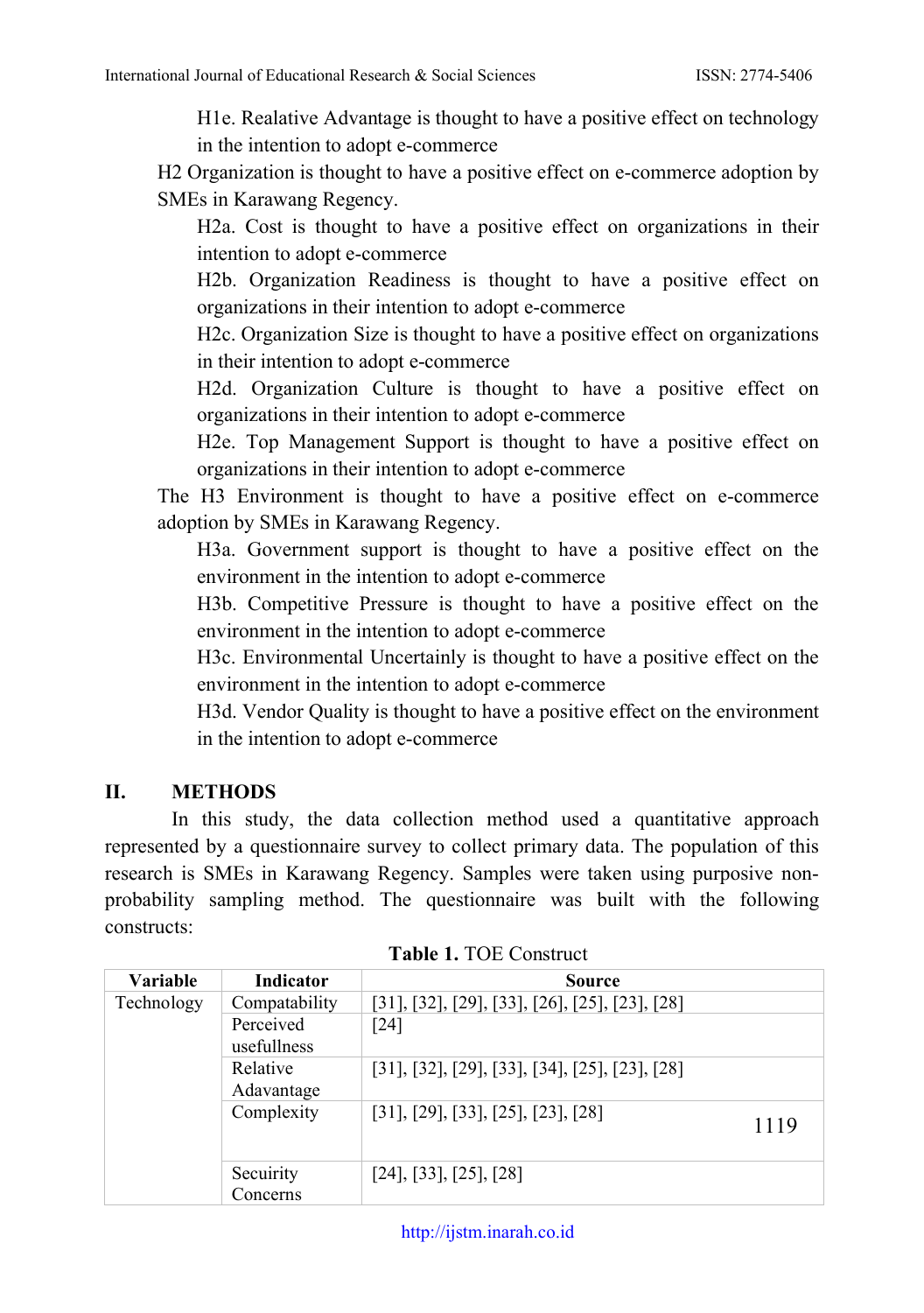| Variable     | Indicator      | Source                                                       |
|--------------|----------------|--------------------------------------------------------------|
| Organization | Cost           | [29], [33], [26]                                             |
|              | Organizational | [31], [24], [25], [35], [28]                                 |
|              | Readiness      |                                                              |
|              | Top            | [31], [32], [24], [29], [33], [36], [34], [26], [25], [28]   |
|              | Management     |                                                              |
|              | Support        |                                                              |
|              | Organization   | $[33]$ , $[36]$ , $[37]$                                     |
|              | size           |                                                              |
|              | Organization   | $[38]$ , $[26]$ , $[28]$                                     |
|              | Culture        |                                                              |
| Environment  | Government     | $[32], [29], [36], [38], [25], [35], [37], [28]$             |
|              | Support        |                                                              |
|              | Competitive    | $[31], [32], [24], [29], [36], [34], [26], [25], [23], [28]$ |
|              | Pressure       |                                                              |
|              | Environment    | $[29]$                                                       |
|              | Uncertainly    |                                                              |
|              | Vendor Quality | [24], [23]                                                   |

### **Table 2.** Research Instruments

| Indikator                                                                                                                                   | <b>Deskripsi</b>                                                                            | Kode                                                                                                                          | Pernyataan                                                                                                                             |
|---------------------------------------------------------------------------------------------------------------------------------------------|---------------------------------------------------------------------------------------------|-------------------------------------------------------------------------------------------------------------------------------|----------------------------------------------------------------------------------------------------------------------------------------|
|                                                                                                                                             |                                                                                             | <b>Technology</b>                                                                                                             |                                                                                                                                        |
| Compatability<br>(CT)                                                                                                                       | The extent to which an<br>e-commerce innovation<br>is considered consistent                 |                                                                                                                               | The use of e-commerce consistently<br>provides beneficial value for the SMEs I<br>own or the SMEs I work for                           |
|                                                                                                                                             | with values so as to<br>benefit SMEs                                                        | CT <sub>2</sub>                                                                                                               | contained<br>The<br>innovations<br>in<br>$e-$<br>commerce have significantly increased<br>the profits of my SMEs or my SMEs to<br>work |
| Perceived<br>usefullness<br>(PU)                                                                                                            | what<br>To<br>extent<br>do<br>SMEs believe that using<br>will<br>e-commerce                 | PU1                                                                                                                           | I believe that e-commerce will increase<br>the productivity of my SMEs or the<br>SMEs I work for                                       |
|                                                                                                                                             | improve their business                                                                      | PU <sub>2</sub>                                                                                                               | I find e-commerce useful for my SMEs<br>or the SMEs I work for                                                                         |
|                                                                                                                                             |                                                                                             | PU <sub>3</sub>                                                                                                               | using e-commerce<br>By<br>services<br>to<br>customers becomes faster                                                                   |
| The extent to which e-<br>Relative<br>offers<br>Advantage<br>commerce<br>benefits<br>(RA)<br>business<br>through<br>increased<br>efficiency |                                                                                             | RA1                                                                                                                           | The use of e-commerce increases the<br>efficiency of time in service to customers<br>at my SMEs or SMEs where I work                   |
|                                                                                                                                             | RA2                                                                                         | The use of e-commerce increases the<br>efficiency of operational costs at the<br>SMEs owned by me or the SMEs where<br>I work |                                                                                                                                        |
|                                                                                                                                             |                                                                                             | RA3                                                                                                                           | The use of e-commerce increases the<br>efficiency of human resources at the<br>SMEs I own or the SMEs I work for                       |
| Complexity<br>(CX)                                                                                                                          | difficulty of e-<br>The<br>commerce to understand<br>and apply to achieve<br>business goals | CX1                                                                                                                           | The process of understanding<br>$e-$<br>commerce used by my<br>1120<br>SMEs or the SMEs I work<br>for is very easy                     |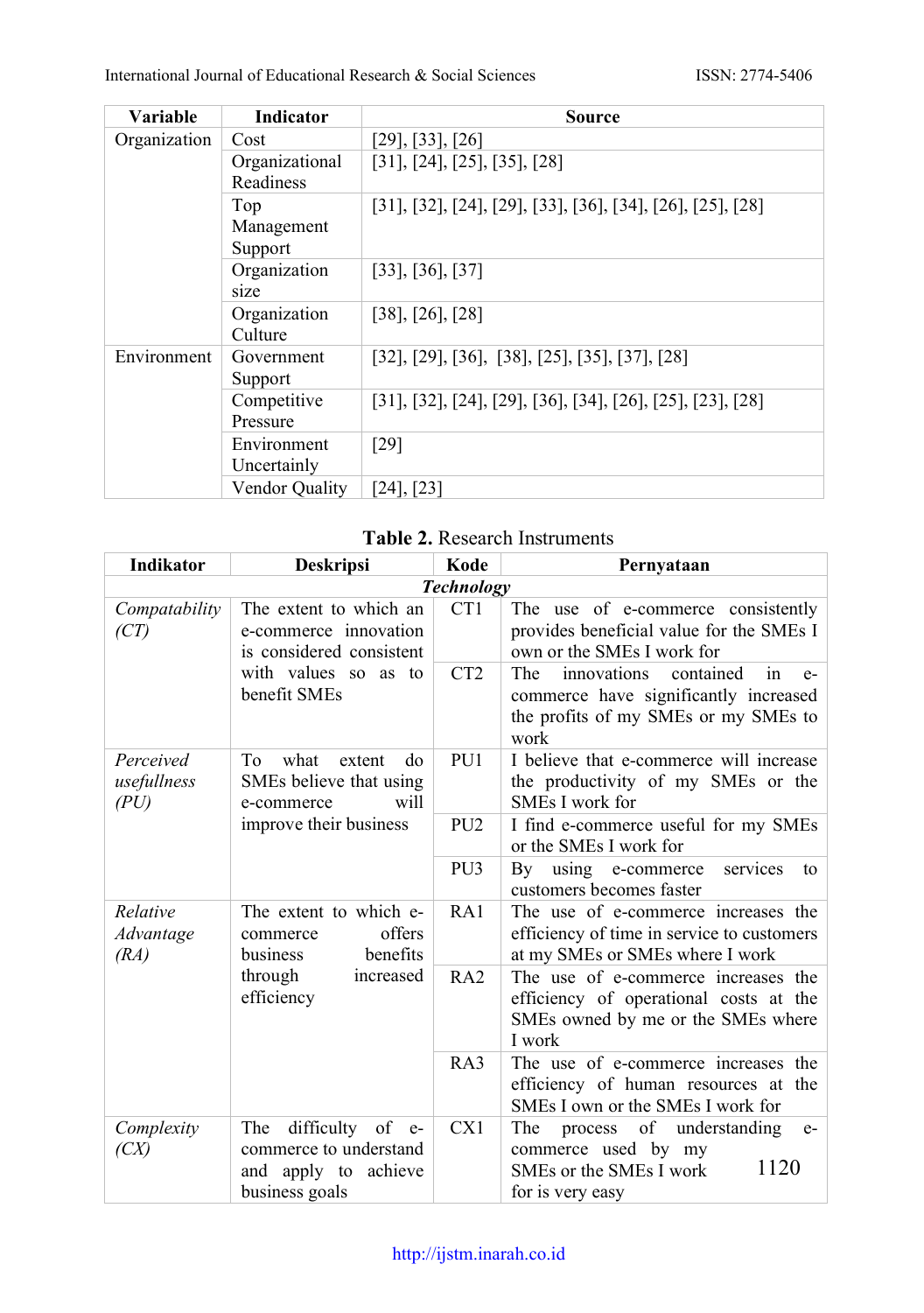| Indikator                         | Deskripsi                                                                                                    | Kode                | Pernyataan                                                                                                                                                                              |
|-----------------------------------|--------------------------------------------------------------------------------------------------------------|---------------------|-----------------------------------------------------------------------------------------------------------------------------------------------------------------------------------------|
|                                   |                                                                                                              | CX <sub>2</sub>     | It's easy to learn about the e-commerce<br>used by my SMEs or the SMEs I work<br>for                                                                                                    |
| Security<br>concerns (SC)         | The level of business<br>confidence<br>in<br>$e-$<br>services<br>commerce<br>in<br><b>SMEs</b><br>protecting | SC <sub>1</sub>     | The level of information security from e-<br>commerce that is used by my SMEs or<br>the SMEs I work for is a consideration in<br>implementing e-commerce                                |
|                                   | information<br>and<br>transactions                                                                           | SC <sub>2</sub>     | The level of transaction security in e-<br>commerce used by my SMEs or the<br>SMEs I work for is my consideration in<br>implementing e-commerce                                         |
|                                   |                                                                                                              | <b>Organization</b> |                                                                                                                                                                                         |
| Cost (CS)                         | Perceived costs of e-                                                                                        | CS <sub>1</sub>     | of<br>incurred<br>The<br>amount<br>costs<br>in                                                                                                                                          |
|                                   | commerce adoption by<br><b>SMEs</b>                                                                          |                     | implementing e-commerce at my SMEs<br>or the SMEs where I work is<br>a<br>consideration<br>implementing<br>1n<br>$e-$<br>commerce                                                       |
|                                   |                                                                                                              | CS <sub>2</sub>     | operational<br>costs<br>The<br>incurred<br>in<br>implementing e-commerce at my SMEs<br>or the SMEs where I work are taken into<br>consideration<br>implementing<br>in<br>e-<br>commerce |
| Organization<br>readiness<br>(OR) | Willingness of SMEs in<br>implementing<br>$e-$<br>which<br>commerce                                          | OR <sub>1</sub>     | My SMEs or the SMEs I work for have<br>the financial resources to adopt e-<br>commerce                                                                                                  |
|                                   | includes the readiness of<br>infrastructure,<br>finance,<br>technology and human<br>resources                | OR <sub>2</sub>     | My SMEs or the SMEs I work for has<br>the technological resources to adopt e-<br>commerce                                                                                               |
|                                   |                                                                                                              | OR <sub>3</sub>     | My SMEs or the SMEs I work for has<br>sufficient internet connectivity to adopt<br>e-commerce                                                                                           |
|                                   |                                                                                                              | OR4                 | Human resources in my SMEs or SMEs<br>where I work have the competence to<br>use e-commerce                                                                                             |
| Top<br>management<br>support (TM) | management's<br>Top<br>mindset in supporting<br>the implementation of e-<br>commerce in terms of             | TM1                 | As an owner of an SMEs or an owner of<br>an SMEs where I work, I am willing to<br>be involved in the adoption of e-<br>commerce                                                         |
| funding and policies              |                                                                                                              | TM <sub>2</sub>     | As an owner of an SMEs or an owner of<br>an SMEs where I work, I consider the<br>adoption of e-commerce as an important<br>strategy                                                     |
|                                   |                                                                                                              | TM3                 | As an owner of an SMEs or an owner of<br>an SMEs where I work, I consider the<br>adoption of e-commerce as a strategy to<br>gain a competitive advantage                                |
| Organization<br>size $OS$         | Organizational size that<br>reflects the flexibility<br>and risk in adopting e-<br>commerce                  | OS <sub>1</sub>     | The size of my SMEs organization or the<br>SMEs I work for affects<br>1121<br>the speed at which e-<br>commerce is implemented                                                          |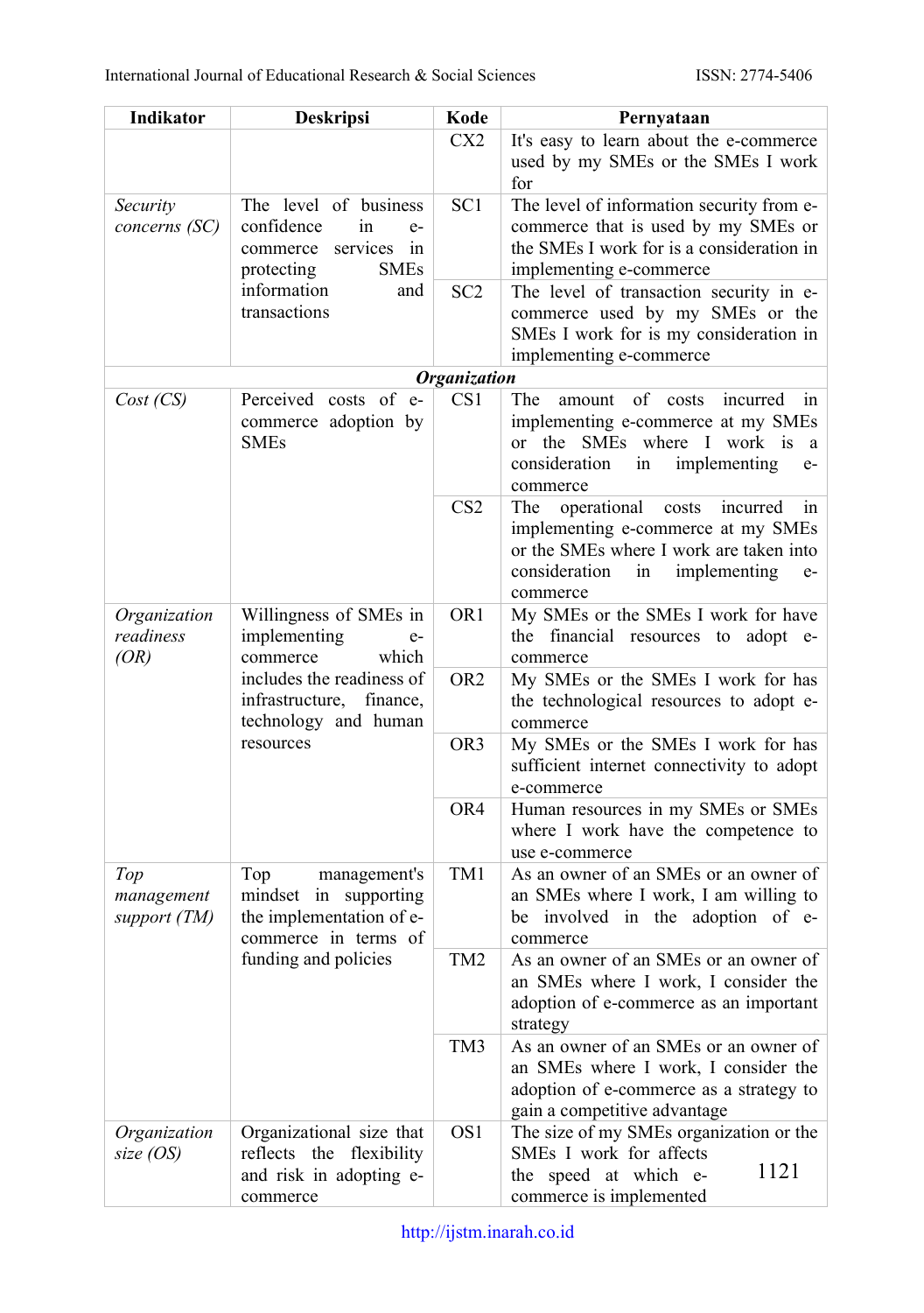| Indikator                           | <b>Deskripsi</b>                                                                                                         | Kode                | Pernyataan                                                                                                                                                                         |
|-------------------------------------|--------------------------------------------------------------------------------------------------------------------------|---------------------|------------------------------------------------------------------------------------------------------------------------------------------------------------------------------------|
| Organization<br>Culture (OC)        | combination<br>The<br>οf<br>characteristics<br>general<br>of SMEs in this regard<br>are norms, assumptions<br>and values | OC1                 | The organizational culture of my SMEs<br>or the SMEs where I work affects the<br>success of implementing e-commerce                                                                |
|                                     |                                                                                                                          | <b>Environment</b>  |                                                                                                                                                                                    |
| Government<br>Support (GS)          | initiatives<br>Government<br>opportunities<br>and<br>in<br>encouraging<br>$e-$<br>commerce adoption                      | GS1                 | The government provides e-commerce<br>training to the SMEs I own or the SMEs<br>I work for, in order to encourage e-<br>commerce adoption                                          |
| Competitive<br>pressure (CP)        | which<br>The extent to<br><b>SMEs</b><br>react<br>to<br>competitor pressure                                              | CP1                 | Competitors are encouraging my SMEs<br>or the SMEs I work to adopt e-<br>commerce                                                                                                  |
|                                     |                                                                                                                          | CP <sub>2</sub>     | My SMEs or the SMEs I work for will<br>suffer from competitors if they don't<br>adopt e-commerce                                                                                   |
| Environment<br>uncertainly<br>(EU)  | Environmental<br>uncertainty of SMEs in<br>adopting e-commerce                                                           | EU1                 | The uncertainty of environmental change<br>in my SMEs or the SMEs I work for is<br>driving e-commerce adoption                                                                     |
| Vendor<br>quality (VQ)              | Quality<br>of<br>an<br>$e-$<br>vendor<br>commerce<br>in<br>reputation,<br>of<br>terms<br>reliability, support and        | VQ1                 | The reputation of the<br>e-commerce<br>provider is important in choosing the<br>right e-commerce for my SMEs or the<br>SMEs I work for                                             |
|                                     | value creation                                                                                                           | $\rm VQ2$           | The<br>competency<br>of<br>e-commerce<br>technology presented by the provider is<br>important when<br>choosing<br>very<br>$e-$<br>commerce for my SMEs or the SMEs<br>where I work |
|                                     |                                                                                                                          | VQ3                 | E-commerce providers provide usage<br>guidelines to make it easier for my<br>SMEs or the SMEs I work for in the e-<br>commerce implementation process                              |
|                                     |                                                                                                                          | Adoption e-commerce |                                                                                                                                                                                    |
| <b>Adoption</b><br>$e-$<br>commerce | The use of e-commerce<br>by SMEs                                                                                         | AC1                 | My SMEs or SMEs where I work use e-<br>commerce in managing their business                                                                                                         |
| (AC)                                |                                                                                                                          | AC2                 | My SMEs or SMEs where I work has<br>implemented e-commerce completely                                                                                                              |

Data collection was carried out by distributing questionnaires via google form and print media. Google form is spread through social media, groups, MSMEs forums, and Whatsapp. Meanwhile, printed questionnaires were distributed door-to-door visiting SMEs around the crowded areas in Karawang Regency. In the data collection process, it was found that many SMEs were reluctant to fill out questionnaires. This reluctance was eliminated because SMEs assessed that there was no value for them. From the data collection process, there were 301 respondents.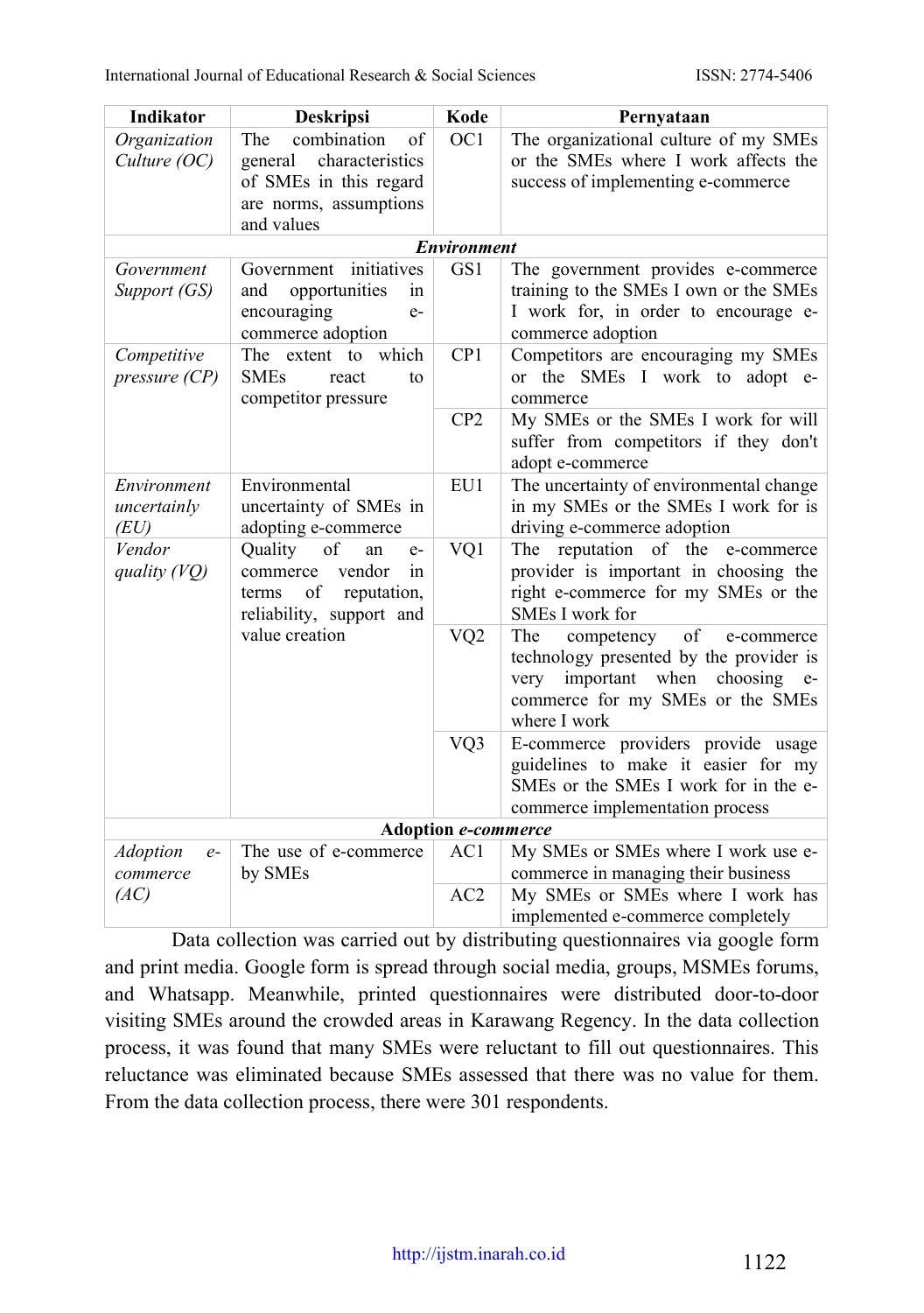## **III. RESULT AND DISCUSSION**

The survey results were analyzed using Structural Equation Modeling (SEM) with Smart PLS 3.



**Fig 1.** Structural Research Model

**a.** Demographic Data

|  | Table 3. Demographic Analysis Results |  |  |
|--|---------------------------------------|--|--|
|--|---------------------------------------|--|--|

| Variable   | <b>Type</b>      | <b>Frequency</b> | Percent | Percent      |
|------------|------------------|------------------|---------|--------------|
|            |                  |                  |         | <b>Valid</b> |
| E-commerce | Already using E- | 271              | 90%     | 90%          |
| Users      | Commerce         |                  |         |              |
|            | Not using E-     | 30               | 10%     | 10%          |
|            | Commerce yet     |                  |         |              |
| Vendor E-  | Tokopedia        | 43               | 14.3%   | 14.3%        |
| commerce   |                  |                  |         |              |
|            | Shopee           | 64               | 21.3%   | 21.3%        |
|            | Bukalapak        | 22               | $7.3\%$ | $7.3\%$      |
|            | Lazada           | 18               | 6%      | 6%           |
|            | Blibli           | 12               | $4\%$   | 4%           |
|            | Social Commerce  | 209              | 69.4%   | 69.4%        |
|            | (Facebook,       |                  |         |              |
|            | Instagram, etc.) |                  |         |              |
|            | Gofood           | 87               | 28.9%   | 28.9%        |
|            | Grabfood         | 92               | 30.6%   | 30.6%        |
|            | Others           | 109              | 36%     | 36%          |
| Experience | $<$ 5 years      | 194              | 64.5%   | 64.5%        |
|            | $5-10$ years     | 71               | 23.6%   | 23.6%        |
|            | $>10$ years      | 36               | 12%     | 12%          |
| Number of  | $<$ 5            | 233              | 77.4%   | 77.4%        |

[http://ijstm.inarah.co.id](http://ijstm.inarah.co.id/index.php/ijstm/about/submissions)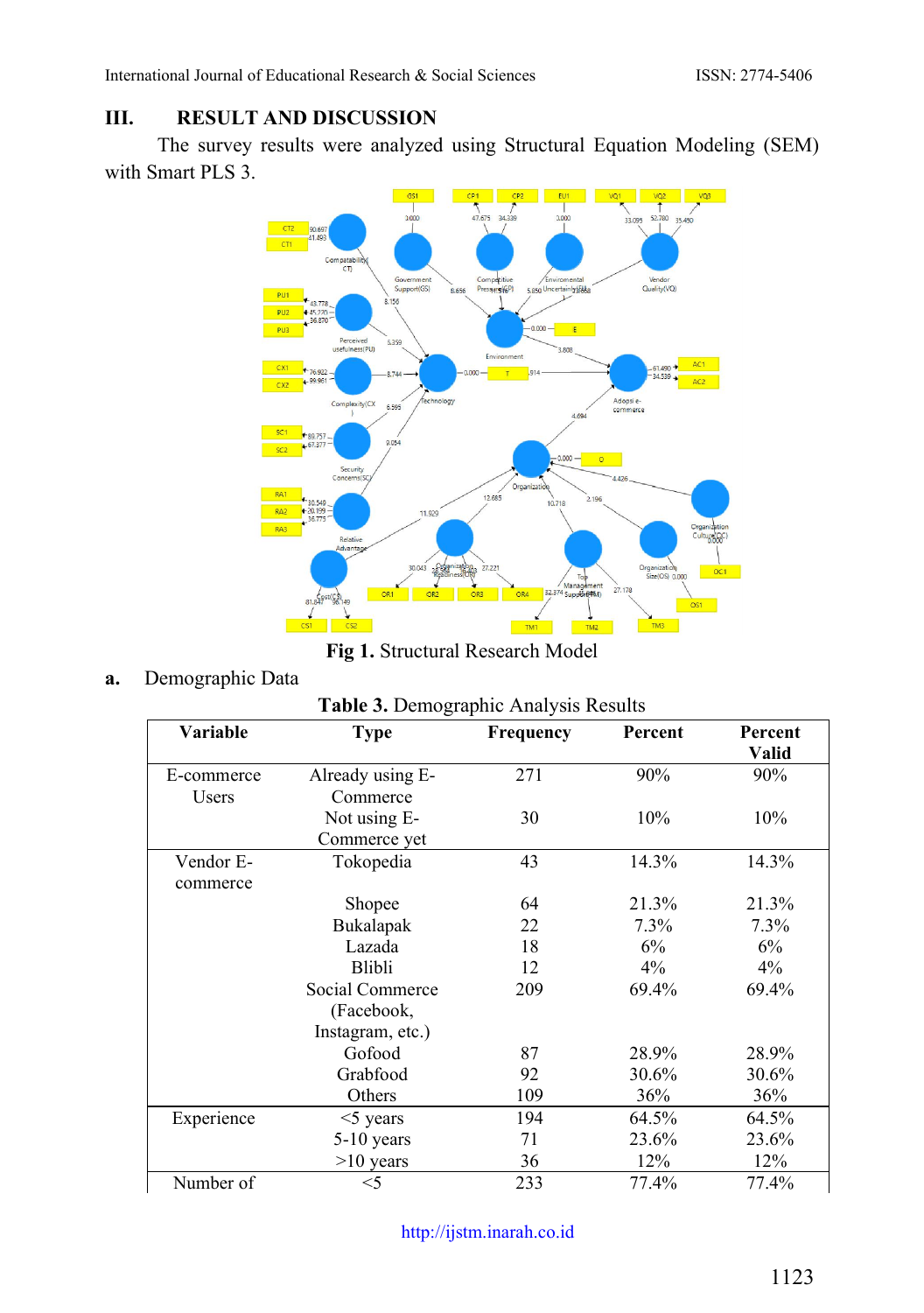International Journal of Educational Research & Social Sciences ISSN: 2774-5406

| Employees       |                        |     |          |         |
|-----------------|------------------------|-----|----------|---------|
|                 | $6 - 20$               | 46  | $15.3\%$ | 15.3%   |
|                 | >20                    | 22  | $7.3\%$  | $7.3\%$ |
| Type of         | Culinary               | 160 | 53.2%    | 53.2%   |
| <b>Business</b> |                        |     |          |         |
|                 | Fashion                | 45  | 15%      | 15%     |
|                 | Agribusiness           | 12  | $4\%$    | $4\%$   |
|                 | <b>Services</b>        | 28  | $9.3\%$  | $9.3\%$ |
|                 | Others                 | 56  | 18.6%    | 18.6%   |
| Respondent      | Employees              | 150 | 50.7%    | 50.7%   |
| Position        |                        |     |          |         |
|                 | <b>Business Owners</b> | 146 | 49.3%    | 49.3%   |

Based on table 3, respondents consist of 49.3% business owners and 50.7% employees. In addition, the type of business that is mostly occupied by SMEs is culinary, which is 53.2%, and the most widely used e-commerce vendor is social commerce at 69.4%.

#### b. Convergent Validity of The Measurement

**Table 4.** Constructs, Items, Confirmatory Factor Analysis

|                          | <b>Ite</b><br>m | Loadin<br>g | Cronbach's<br>Alpha | Composite<br>Reliability | Average<br>Variance<br><b>Extracted</b><br>(AVE) |
|--------------------------|-----------------|-------------|---------------------|--------------------------|--------------------------------------------------|
| Compatability            | CT1             | 0.886       | 0.783               | 0.925                    | 0.821                                            |
|                          | CT <sub>2</sub> | 0.925       |                     |                          |                                                  |
| Perceived                | PU1             | 0.859       | 0.814               | 0.890                    | 0.729                                            |
| <b>Usefulness</b>        | PU <sub>2</sub> | 0.872       |                     |                          |                                                  |
|                          | PU3             | 0.830       |                     |                          |                                                  |
| Complexity               | CX1             | 0.923       | 0.839               | 0.925                    | 0.861                                            |
|                          | CX <sub>2</sub> | 0.933       |                     |                          |                                                  |
| <b>Security Concern</b>  | SC <sub>1</sub> | 0.934       | 0.838               | 0.925                    | 0.860                                            |
|                          | SC <sub>2</sub> | 0.920       |                     |                          |                                                  |
| <b>Relative</b>          | RA1             | 0.809       | 0.746               | 0.855                    | 0.662                                            |
| Advantage                | RA <sub>2</sub> | 0.799       |                     |                          |                                                  |
|                          | RA3             | 0.833       |                     |                          |                                                  |
| <b>Technology</b>        | T               | 1.000       | 1.000               | 1.000                    | 1.000                                            |
| Cost                     | CS <sub>1</sub> | 0.941       | 0.868               | 0.938                    | 0.883                                            |
|                          | CS <sub>2</sub> | 0.938       |                     |                          |                                                  |
| Organization             | OR1             | 0.818       | 0.794               | 0.866                    | 0.618                                            |
| <b>Readiness</b>         | OR <sub>2</sub> | 0.815       |                     |                          |                                                  |
|                          | OR <sub>3</sub> | 0.745       |                     |                          |                                                  |
|                          | OR4             | 0.765       |                     |                          |                                                  |
| <b>Organization Size</b> | OS <sub>1</sub> | 1.000       | 1.000               | 1.000                    | 1.000                                            |
| Organization             | OC <sub>1</sub> | 1.000       | 1.000               | 1.000                    | 1.000                                            |
| Culture                  |                 |             |                     |                          |                                                  |
| <b>Top Management</b>    | TM              | 0.819       | 0.766               | 0.866                    | 0.682                                            |
| <b>Support</b>           | 1               |             |                     |                          |                                                  |
|                          | TM              | 0.866       |                     |                          |                                                  |
|                          | 2               |             |                     |                          |                                                  |
|                          | TM              | 0.791       |                     |                          |                                                  |
|                          | $\mathfrak{Z}$  |             |                     |                          |                                                  |
| Organization             | $\overline{O}$  | 1.000       | 1.000               | 1.000                    | 1.000                                            |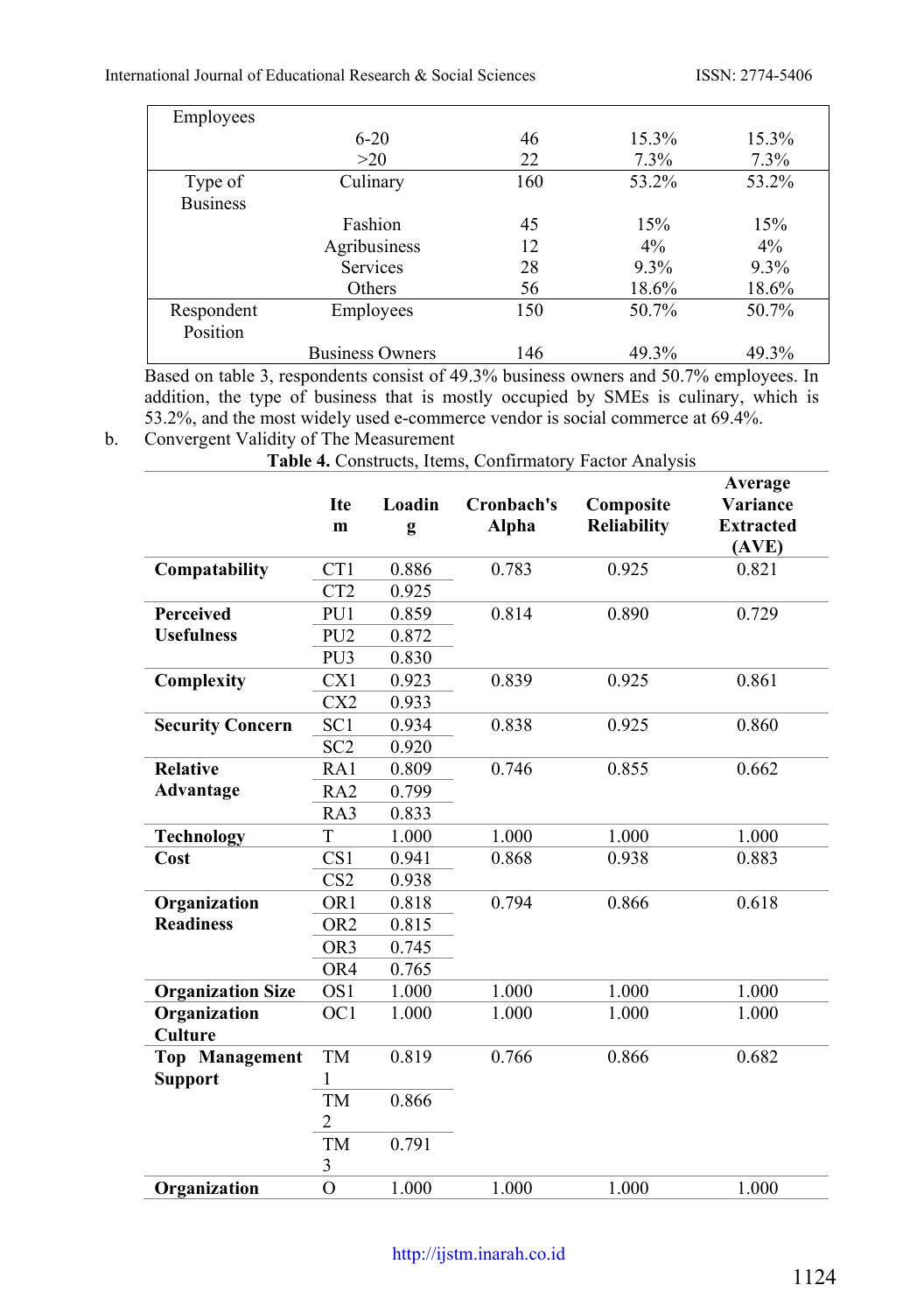International Journal of Educational Research & Social Sciences ISSN: 2774-5406

| Government            | GS1 | 1.000 | 1.000 | 1.000 | 1.000 |
|-----------------------|-----|-------|-------|-------|-------|
| Support               |     |       |       |       |       |
| Competitive           | CP1 | 0.864 | 0.604 | 0.834 | 0.716 |
| <b>Pressure</b>       | CP2 | 0.827 |       |       |       |
| Environmental         | EU1 | 1.000 | 1.000 | 1.000 | 1.000 |
| Uncertainly           |     |       |       |       |       |
| <b>Vendor Quality</b> | VQ1 | 0.823 | 0.807 | 0.886 | 0.722 |
|                       | VQ2 | 0.880 |       |       |       |
|                       | VQ3 | 0.844 |       |       |       |
| Environmental         | E   | 1.000 | 1.000 | 1.000 | 1.000 |
| E-commerce            | AC1 | 0.919 | 0.762 | 0.893 | 0.806 |
| <b>Adoption</b>       | AC2 | 0.876 |       |       |       |

Based on the results of processing using Smart PLS that the resulting loading factor value for all items is more than 0.6, this shows that the outer model between constructs and variables has met the convergent validity.

c. Discriminant of The Measurement

Disciplinary valdity is done to ensure that each concept of each latent model is different from other variables. Discriminant validity can be seen from the cross loading value. Cross loading on the model, shows that the loading value of each indicator item on the construct. In addition, to evaluate discriminant validity, it can be seen by using AVE (Average Variance Extracted) for each latent variable. The model has good discriminant validity if the square root of AVE for each construct is greater than the correlation between the two constructs in the model. The value of cross loading and AVE in this study after being analyzed has met the criteria for discriminant validity.

- d. Composite reliability and Cronbach Alpha Measurement Composite reliability measures the actual reliability value of a variable while Cronbach Alpha measures the lowest value of the reliability of a variable so that composite reliability >0.6 and Cronbach alpha value >0.6. Based on the analysis results show that the value of composite reliability and Cronbach alpha of all items >0.6, it can be stated that all constructs are reliable.
- e. Model Structure Analysis
	- 1) R-Square Value

|  |  |  |  | Table 5. R-Square Value |
|--|--|--|--|-------------------------|
|--|--|--|--|-------------------------|

|                            | R Square | R Square Adjusted |
|----------------------------|----------|-------------------|
| <b>E-commerce Adoption</b> | 0.304    | 0.297             |
| <b>Environment</b>         | 0.879    | 0.877             |
| Organization               | 0.860    | 0.858             |
| <b>Technology</b>          | 0.831    | 0.829             |

Table 5 above for the e-Commerce Adoption Variable gives a value of 0.304 which means that the technology, organization, environment variables are able to influence e-commerce adoption by 30,% while the rest is influenced by other factors. For the Technology variable, it gives a value of 0.831, which means the indicators of compatibility, perceived usefulness, relative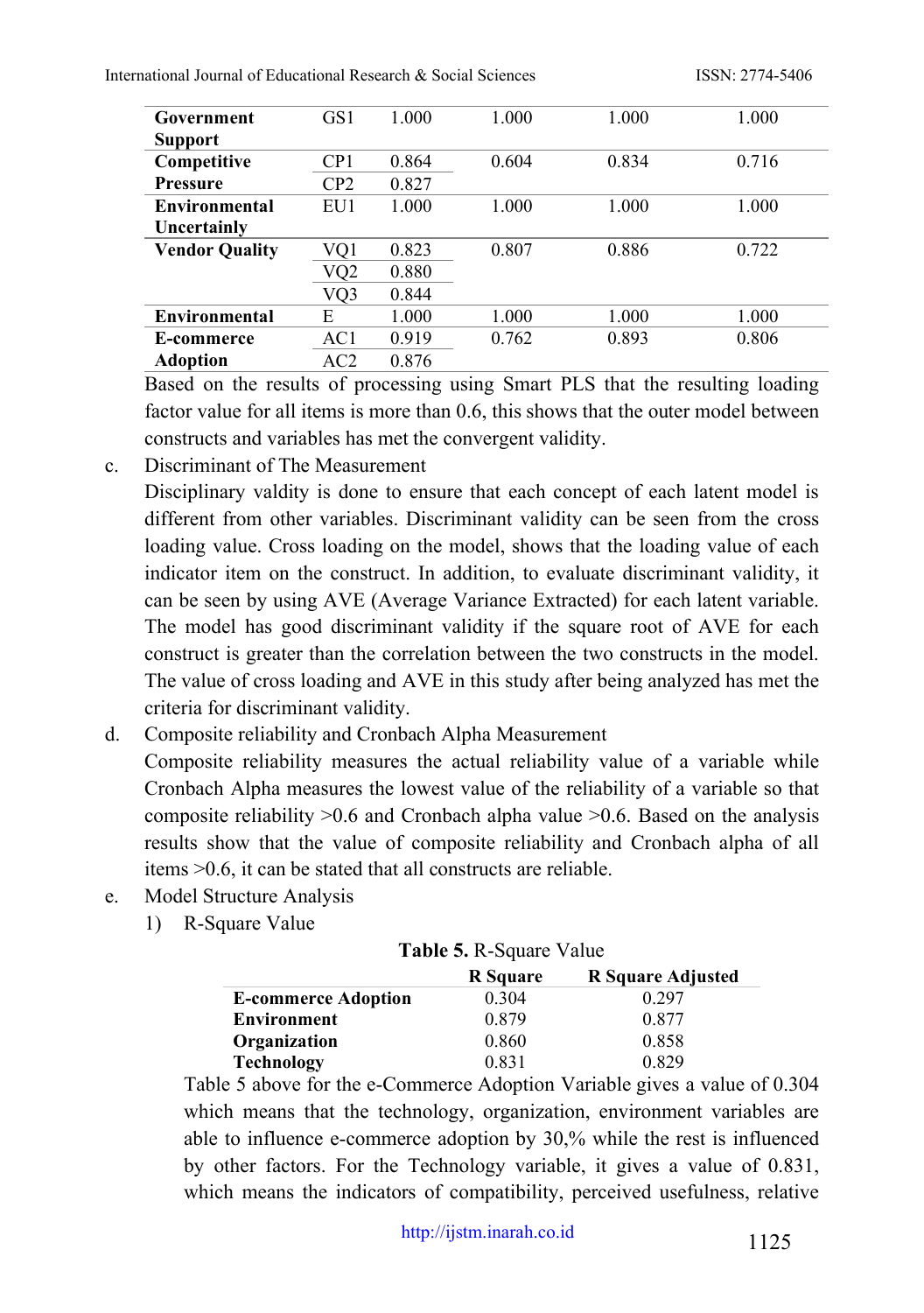advantage, complexity, security concerns are able to influence the technology variable by 83.1%, while the rest is influenced by other factors. For the organization variable it gives a value of 0.860 which means indicators of cost, organizational readiness, top management support, organization size, organization culture are able to influence the organizational variables by 86%, while the rest is influenced by other factors. The environment variable gives a value of 0.879 which means that the indicators of government support, competitive pressure, environmental uncertainty, and vendor support are able to influence the environmental variables by 87.9%, while the rest is influenced by other factors.

2) Hypothesis Testing

|                                                                   | Original<br><b>Sample</b><br>(0) | <b>Sampl</b><br>è<br>Mean<br>(M) | <b>Standard</b><br><b>Deviatio</b><br>n<br>(STDEV) | <b>T</b> Statistics<br>( O/STDEV <br>$\lambda$ | $\mathbf{P}$<br>Value<br>$\mathbf{s}$ |
|-------------------------------------------------------------------|----------------------------------|----------------------------------|----------------------------------------------------|------------------------------------------------|---------------------------------------|
| Compatability (CT)<br>$\rightarrow$ Technology                    | 0,279                            | 0,279                            | 0,034                                              | 8,156                                          | 0,000                                 |
| <b>Competitive Pressure</b><br>$(CP) \rightarrow Environment$     | 0,356                            | 0,356                            | 0,031                                              | 11,516                                         | 0,000                                 |
| Complexity $(CX) \rightarrow$<br><b>Technology</b>                | 0,302                            | 0,302                            | 0,035                                              | 8,744                                          | 0,000                                 |
| $Cost (CS) \rightarrow$<br>Organization                           | 0,289                            | 0,288                            | 0,024                                              | 11,929                                         | 0,000                                 |
| Enviromental<br>Uncertainly (EU) $\rightarrow$<br>Environment     | 0,180                            | 0,182                            | 0,031                                              | 5,850                                          | 0,000                                 |
| Environment $\rightarrow$ E-<br>commerce Adoption                 | 0,288                            | 0,289                            | 0,076                                              | 3,808                                          | 0,000                                 |
| <b>Government Support</b><br>$(GS) \rightarrow Environment$       | 0,236                            | 0,237                            | 0,027                                              | 8,656                                          | 0,000                                 |
| Organization $\rightarrow$ E-<br>commerce Adoption                | 0,366                            | 0,363                            | 0,078                                              | 4,694                                          | 0,000                                 |
| <b>Organization Culture</b><br>$(OC) \rightarrow$<br>Organization | 0,136                            | 0,134                            | 0,031                                              | 4,426                                          | 0,000                                 |
| Organization<br>Readiness $(OR) \rightarrow$<br>Organization      | 0,407                            | 0,409                            | 0,032                                              | 12,685                                         | 0,000                                 |
| <b>Organization Size</b><br>$OS) \rightarrow Organization$        | 0,066                            | 0,066                            | 0,030                                              | 2,196                                          | 0,029                                 |
| <b>Perceived usefulness</b><br>$(PU) \rightarrow Technology$      | 0,239                            | 0,237                            | 0,038                                              | 6,359                                          | 0,000                                 |
| <b>Relative Advantage</b><br>$\rightarrow$ Technology             | 0,332                            | 0,334                            | 0,037                                              | 9,054                                          | 0,000                                 |
| <b>Security Concerns</b><br>$(SC) \rightarrow Technology$         | 0,218                            | 0,219                            | 0,033                                              | 6,595                                          | 0,000                                 |

**Table 6.** Original Samples, T Statistics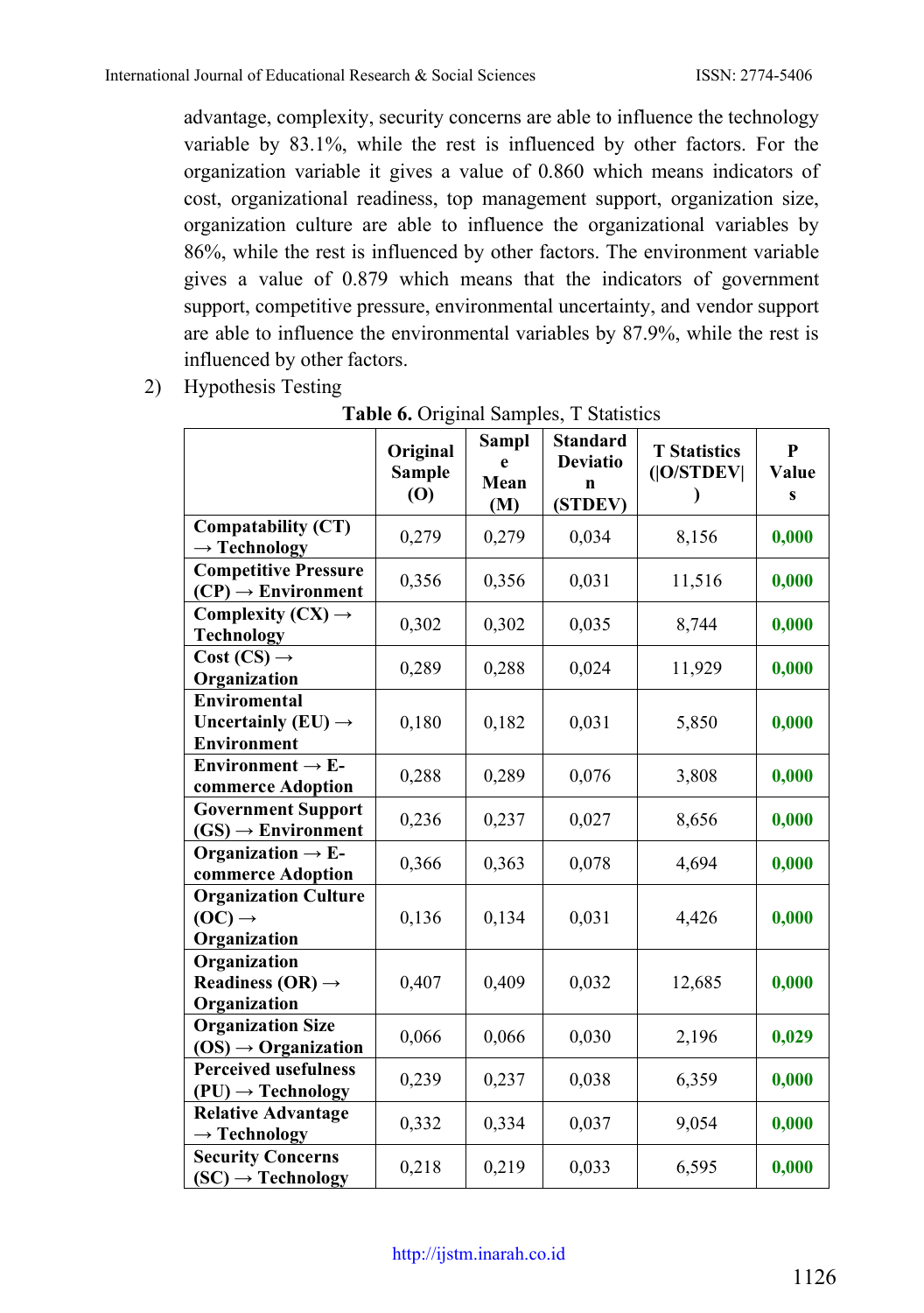|                                                                     | Original<br><b>Sample</b><br>$\boldsymbol{\left( \text{O} \right)}$ | Sampl<br>e<br>Mean<br>(M) | <b>Standard</b><br><b>Deviatio</b><br>n<br>(STDEV) | <b>T</b> Statistics<br>( O/STDEV | P<br>Value<br>S |
|---------------------------------------------------------------------|---------------------------------------------------------------------|---------------------------|----------------------------------------------------|----------------------------------|-----------------|
| Technology $\rightarrow$ E-<br>commerce Adoption                    | $-0.070$                                                            | $-0,070$                  | 0,077                                              | 0,914                            | 0,361           |
| <b>Top Management</b><br>Support (TM) $\rightarrow$<br>Organization | 0,369                                                               | 0,369                     | 0,034                                              | 10,718                           | 0,000           |
| <b>Vendor Quality (VQ)</b><br>$\rightarrow$ Environment             | 0,423                                                               | 0,421                     | 0,031                                              | 13,668                           | 0,000           |

## **Discussion of Hypotheses 1**

The results of testing the technology variable did not have a significant effect on e-commerce adoption with a P value of  $0.361 \ge 0.05$  and a T-Statistics value of 0.914 < t-table 1.96 thus H1 in this study was rejected.

a) H1a

The results of testing the compatibility indicators have a positive and significant effect on technology variables with a P value of  $0.000 \le 0.05$ and a T-Statistic value of  $8.156 > t$  - table 1.96, thus H1a in this study is accepted.

b) H1b

The results of the perceived usefulness indicator test have a positive and significant effect on technology with a P value of  $0.000 \le 0.05$  and a T-Statistic value of 6.359 > t-table 1.96 thus H1b in this study is accepted.

c) H1c

The test results of complexity indicators have a positive and significant effect on technology with a P value of  $0.000 \le 0.05$  and a T-Statistic value of  $8.744 > t$ -table 1.96, thus H1c in this study is accepted.

d) H1d

The test results of security concern indicators have a positive and significant effect on technology with a P value of  $0.000 \le 0.05$  and a T-Statistic value of  $6,595 > t$ -table 1.96, thus H1d in this study is accepted.

e) H1e

The results of testing the relative advantage indicator have a positive and significant effect on technology with a P value of  $0.000 \le 0.05$  and a T-Statistic value of  $9.054 > t$ -table 1.96, thus H1e in this study is accepted.

## **Discussion of Hypotheses 2**

The results of testing for organizational variables have a positive and significant effect on e-commerce adoption with a P value of  $0.000 \ge 0.05$  and a T-Statistics value of 4.694 > t-table 1.96, thus H2 in this study is accepted.

a) H2a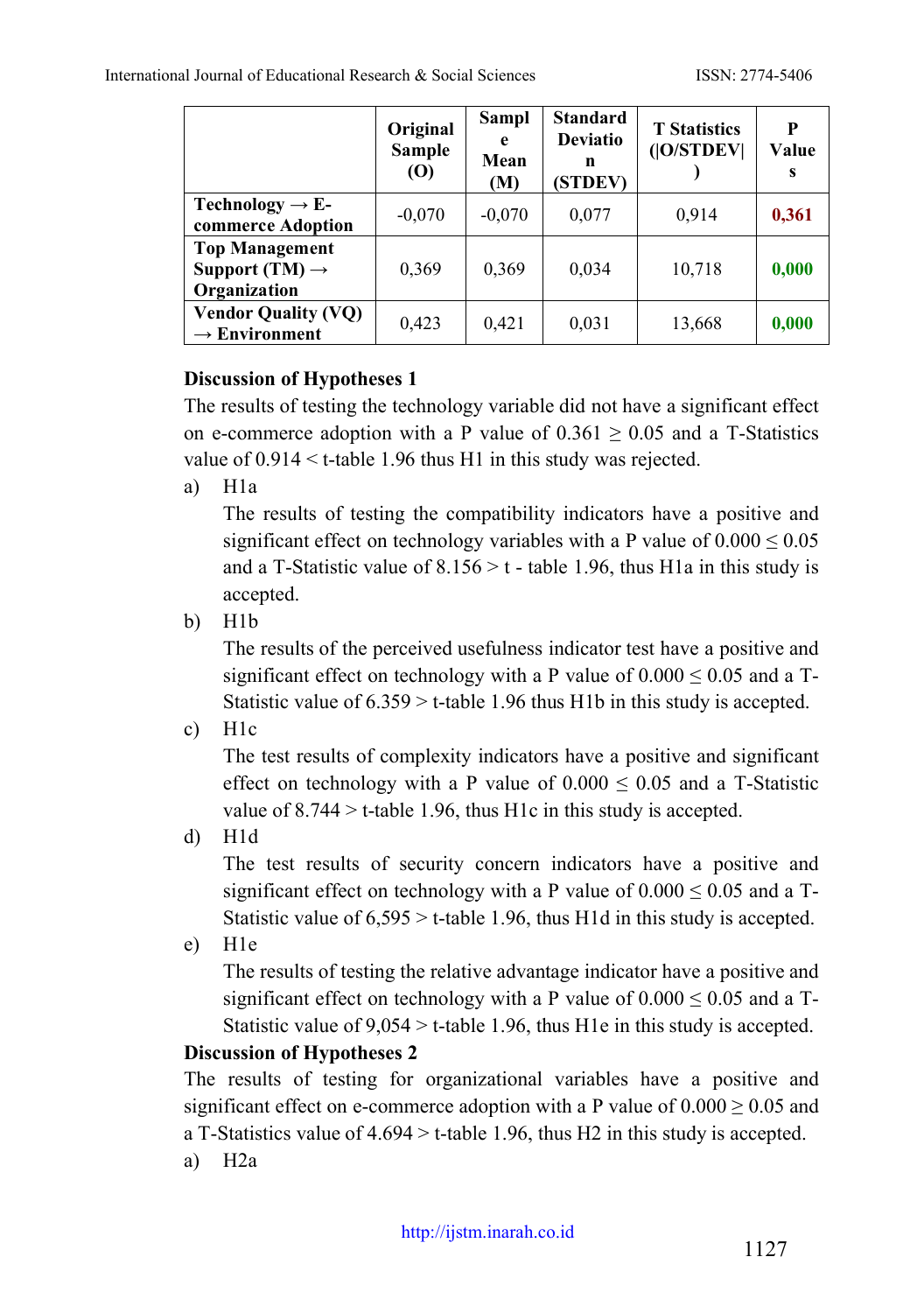The results of the cost indicator test have a positive and significant effect on organizations with a P value of  $0.000 \le 0.05$  and a T-Statistic value of  $11,929$  > t-table 1.96, thus H2a in this study is accepted.

b) H2b

The results of testing for organizational readiness indicators have a positive and significant effect on organizations with a P value of  $0.000 \le$ 0.05 and a T-Statistic value of  $12.685 > t$ -table 1.96, thus H2b in this study is accepted.

c)  $H2c$ 

The test results of organization size indicators have a positive and significant effect on organizations with a P value of  $0.029 \le 0.05$  and a T-Statistic value of  $2.196 > t$ -table 1.96, thus H2c in this study is accepted.

d) H2d

The results of testing for organizational culture indicators have a positive and significant effect on organizations with a P value of  $0.000 \le$ 0.05 and a T-Statistic value of  $4.426 > t$ -table 1.96, thus H2d in this study is accepted.

e) H2e

The test results of the Top Management Support indicator have a positive and significant effect on organizations with a P value of  $0.000 \le$ 0.05 and a T-Statistic value of  $10.718 > t$ -table 1.96, thus H2e in this study is accepted.

## **Discussion of Hypotheses 3**

The results of testing for organizational variables have a positive and significant effect on e-commerce adoption with a P value of  $0.000 \ge 0.05$  and a T-Statistics value of 3.808 > t-table 1.96 thus H3 in this study is accepted.

a) H3a

The test results of the Goverment Support indicator have a positive and significant effect on the Environment with a P value of  $0.000 \le 0.05$  and a T-Statistic value of  $8.656 > t$ -table 1.96, thus the H3a in this study is accepted.

b) H3b

The results of the Competitive Pressure indicator test have a positive and significant effect on the Environment with a P value of  $0.000 \le 0.05$  and a T-Statistic value of  $11.516 > t$ -table 1.96, thus H3b in this study is accepted.

c)  $H3c$ 

The test results of the Environmental Uncertainly indicator have a positive and significant effect on the Environment with a P value of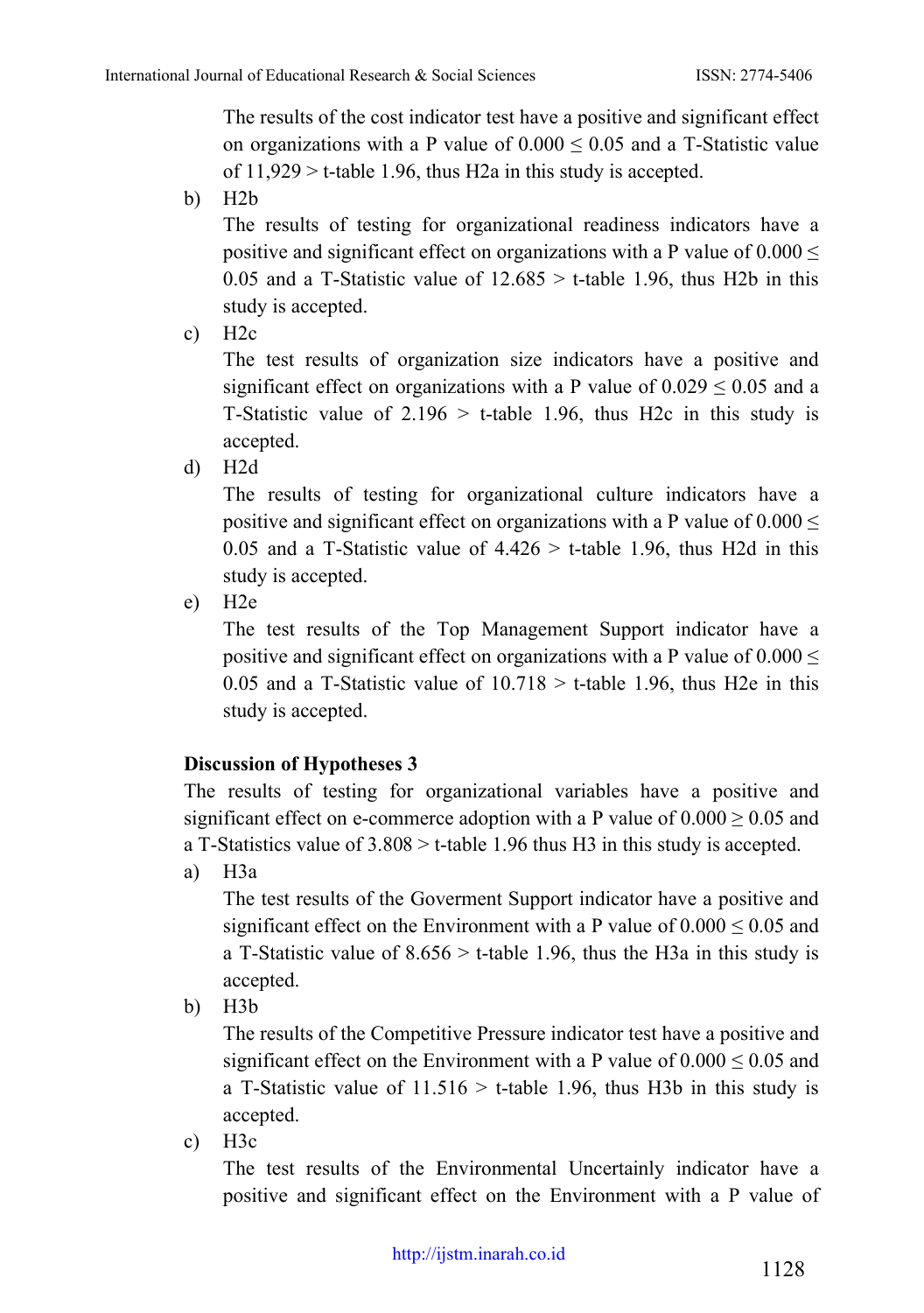$0.000 \le 0.05$  and a T-Statistic value of  $5.850 > t$ -table 1.96, thus the H3c in this study is accepted.

d) H3d

The test results of the Vendor Quality indicator have a positive and significant effect on the Environment with a P value of  $0.000 \le 0.05$  and a T-Statistic value of  $13.668$  > t-table 1.96 thus H3d in this study is accepted.

Based on the test results, it shows that the intention to adopt e-commerce by SMEs in Karawang Regency is proven not to be directly influenced by the technology aspect, but rather the organizational and environmental aspects.

### **IV. CONCLUSION**

Based on the results of the study, it shows that SMEs in Karawang Regency agree that aspects of technology, organization, and the environment support the adoption of e-commerce. Social commerce is most widely used by SMEs as a medium for increasing productivity. Based on the assumptions made by researchers, it is proven that the technological aspects do not have a significant effect on the intention to adopt e-commerce, while the organizational and environmental aspects have a significant effect on the intention to adopt e-commerce. All technology indicators, namely compatability, perceived usefulness, complexity, security concern and relative advantage, are proven to have a significant effect on technology in the intention to adopt e-commerce.

Organizational indicators, namely cost, organization readiness, organization culture, organization size and top management support, are proven to have a significant effect on organizations in their intention to adopt e-commerce. Meanwhile, environmental indicators, namely government support, competitive pressure, environmental uncertainty and vendor quality, have a significant effect on the environment in the intention to adopt e-commerce. In this study, the sample is limited to SMEs who are willing to fill out the questionnaire. During the data collection process, many SMEs were reluctant to fill out the questionnaire, so that only 301 respondents were obtained. Of course, these respondents do not represent all SMEs within the scope of Karawang Regency completely. For future researchers, they are able to develop this research by using other adoption models such as UTAUT, Diffusion Innovation, and others. In addition, the Karawang Cooperative and MSMEs Office as the agency that manages SMEs, in order to provide more education about ecommerce, because some respondents were reluctant to fill out questionnaires because they did not understand e-commerce.

#### **REFERENCES**

[1] depkop, "Perkembangan Data Usaha Mikro , Kecil , Menengah Dan Usaha Besar," 2018.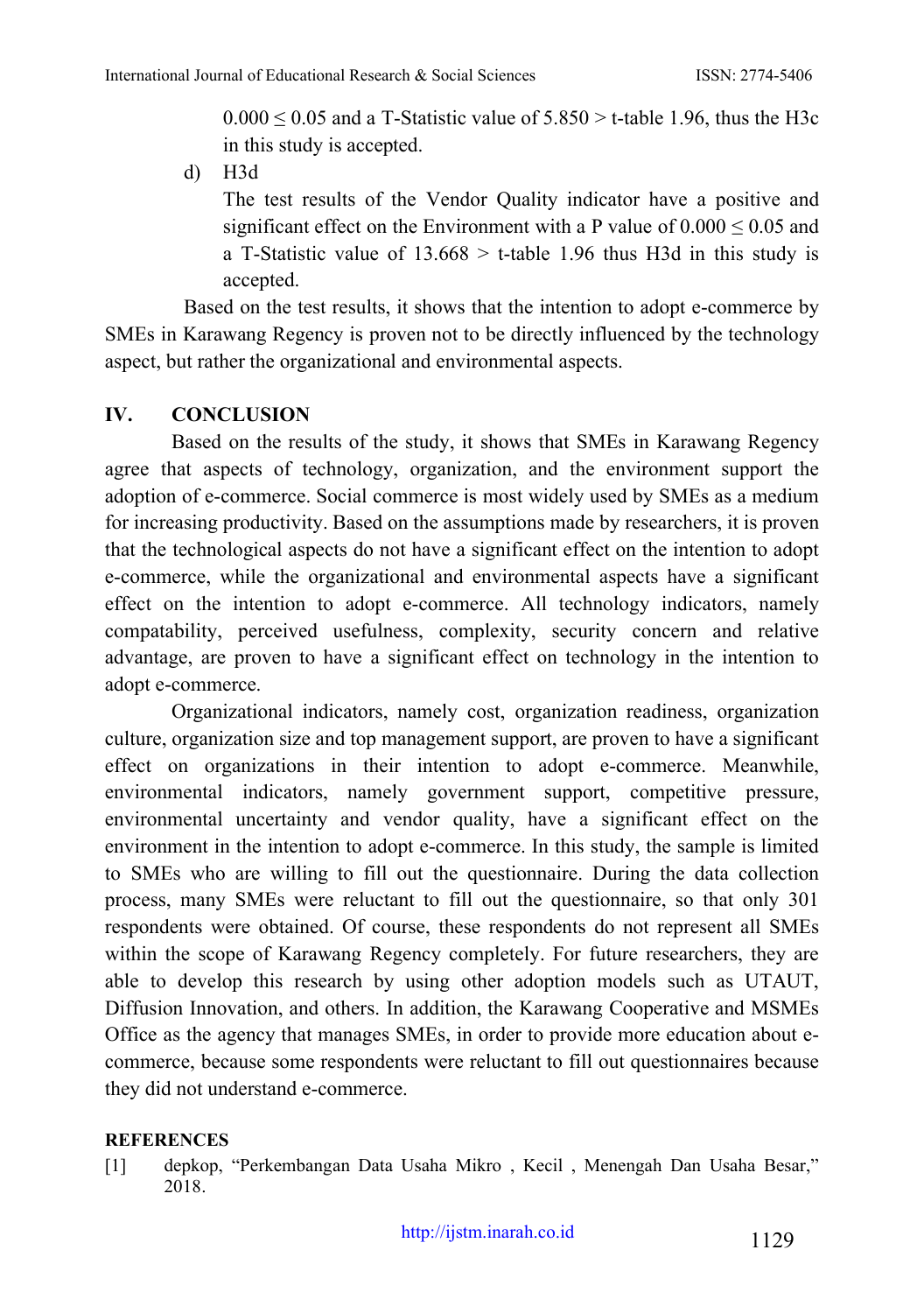- [2] J. Jauhari, "UPAYA PENGEMBANGAN USAHA KECIL DAN MENENGAH (UKM) DENGAN MEMANFAATKAN E-COMMERCE."
- [3] H. Magdalena, "Strategi Memanfaatkan E-Commerce Dalam Memasarkan Makanan Khas Bangka ( Studi Kasus : Aneka Citra Snack ) The Strategy of Exploiting E-Commerce in The Marketing Of Bangka Peculiar Food ( Case Study : Aneka Citra Snack )," *Cogito Smart*, vol. 3, no. 2, pp. 286–298, 2017.
- [4] M. M. Hakim and M. Nurkamid, "Model Adopsi Ukm Di Kudus Terhadap E-Commerce," *Simetris J. Tek. Mesin, Elektro dan Ilmu Komput.***,** vol. 8, no. 1, pp. 339– 344, 2017, doi: 10.24176/simet.v8i1.974.
- [5] F. Darnis, R. A. Azdy, ) Stmik, and P. J. B. Rahmat, "Pemanfaatan Media Informasi Website Promosi (e-Commerce) sebagai Upaya Peningkatan Pendapatan UMKM Desa Pedado," *Sindimas*, vol. 29, no. 1, pp. 275–278, 2019.
- [6] M. Veranita, Y. Syahidin, and G. Gunardi, "Mengembangkan Ukm Melalui Pelatihan Internet Marketing Di Kecamatan Lengkong Kota Bandung," *KUAT Keuang. Umum dan Akunt. Terap.*, vol. 1, no. 1, pp. 41–48, 2018, doi: 10.31092/kuat.v1i1.461.
- [7] A. N. Rachman and Cecep Muhamad Sidik Ramdani, "IbM PELATIHAN PEMANFAATAN E-COMMERCE SEBAGAI MEDIA PEMASARAN GLOBAL UNTUK PENINGKATAN PENJUALAN PRODUK KELOM GEULIS (Studi Kasus: UKM kelom geulis Tamansari Tasikmalaya)," *J. Siliwangi***,** vol. 2, no. 1, pp. 64–68, 2016.
- [8] A. Wardhana, "Strategi Digital Marketing dan Implikasinya Pada Keunggulan Bersaing UMK di Indonesia," *Semin. Nas. Keuang. dan Bisnis IV*, no. April 2015, pp. 327–337, 2015.
- [9] A. H. Purwantini and F. Anisa, "Analisis Pemanfaatan Social Commerce bagi UMKM: Anteseden dan Konsekuen," *Kompartemen J. Ilm. Akunt.***,** vol. 16, no. 1, pp. 47–63, 2018, doi: 10.30595/kompartemen.v16i1.2413.
- [10] S. Mumtahana, Hani Atun, Nita and A. W. Tito, "khazanah informatika Pemanfaatan Web E-Commerce untuk Meningkatkan Strategi Pemasaran," *Pemanfaat. Web E-Commerce untuk Meningkat. Strateg. Pemasar.*, vol. 3, no. 1, pp. 6–15, 2017.
- [11] Helmalia and Afrinawati, "Pengaruh E-Commerce Terhadap Peningkatan Pendapatan Usaha Mikro Kecil Dan Menengah Di Kota Padang," *JEBI (Jurnal Ekon. dan Bisnis Islam).***,** vol. 3, no. 2, p. 237, 2018, doi: 10.15548/jebi.v3i2.182.
- [12] G. D. Morris, S. McKay, and A. Oates, "Chapter 9 E-commerce," *Financ. Dir. Handb. (Fifth Ed.*, pp. 403–417, 2009, doi: 10.1016/B978-0-7506-8701-0.00009-6.
- [13] C. Jaag and C. Bach, *The Effect of Payment Reversibility on E-commerce and Postal Quality*, no. 2010. Elsevier Inc., 2015.
- [14] Merdeka.com, "B2B e-commerce makin cerah, UMKM jadi incaran," 2016. .
- [15] Tempo.co, "87.574 UMKM di Karawang Terdaftar Menerima Bantuan Modal," 2020. .
- [16] F. D. Davis, R. P. Bagozzi, and P. R. Warshaw, "User Acceptance of Computer Technology: A Comparison of Two Theoretical Models," *Manage. Sci.*, vol. 35, no. 8, pp. 982–1003, 1989, doi: 10.1287/mnsc.35.8.982.
- [17] F. D. Davis, "A technology acceptance model for empirically testing new end-user information systems: Theory and results," *Management*, vol. Ph.D., no. January 1985, p. 291, 1985, doi: oclc/56932490.
- [18] I. Ajzen, "Ajzen.From Intentions to Actions-TPB.1985.pdf." 1985.
- [19] I. Ajzen, "The Theory of Planned Behavior," pp. 179–203, 1991, doi: 10.1080/10410236.2018.1493416.
- [20] V. Venkatesh, M. G. Morris, G. B. Davis, and F. D. Davis, "Human Acceptance of Information Technology," *Int. Encycl. Ergon. Hum. Factors, Second Ed. - 3 Vol. Set*, vol. 27, no. 3, pp. 425–478, 2003, doi: 10.1201/9780849375477.ch230.
- [21] L. G. Tornatzky *et al.*, "The Process of Technological Innovation: Reviewing the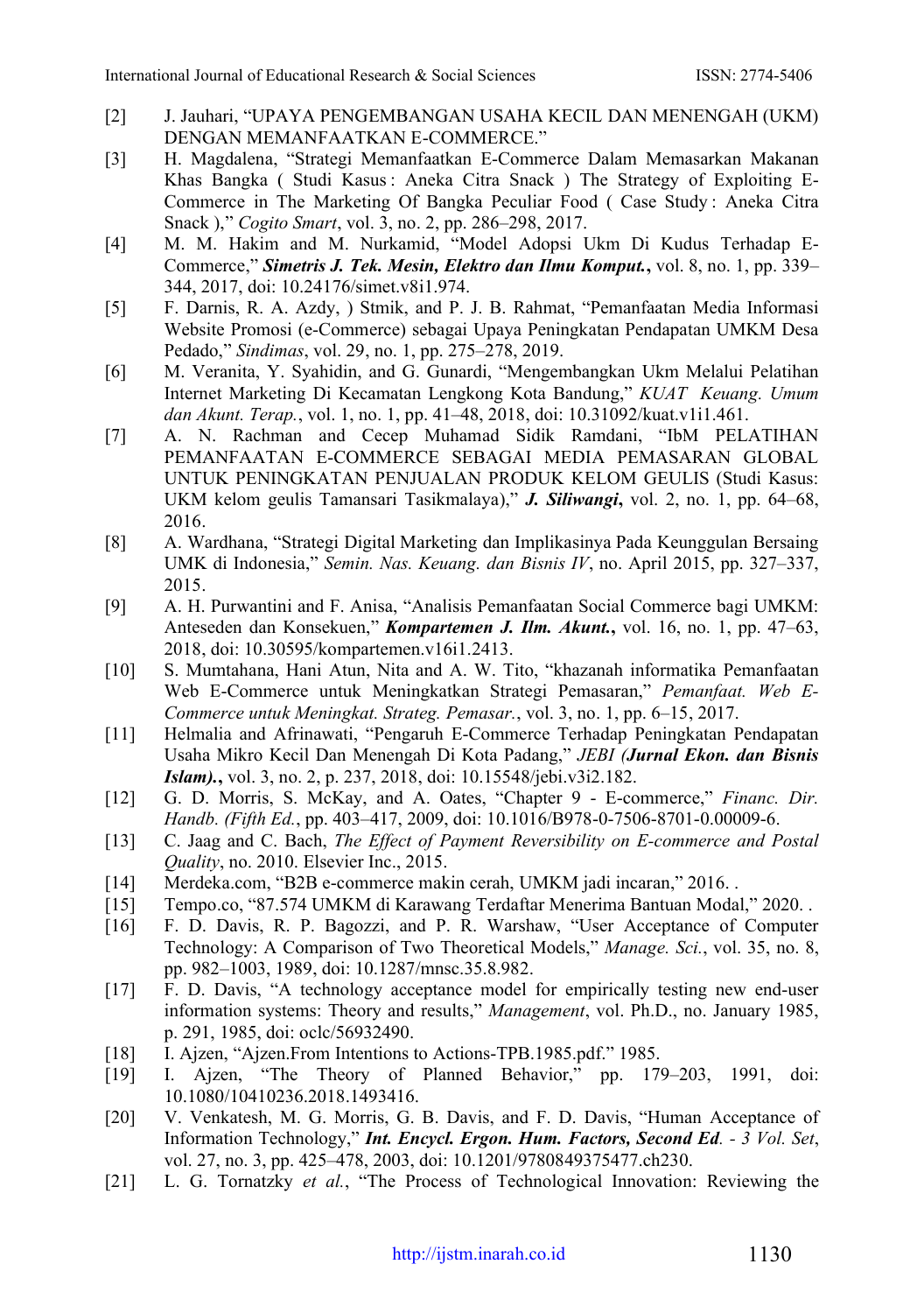Literature," *Natl. Sci. Found.*, no. May, pp. x, 264, 1983.

- [22] Y. K. Dwivedi, M. R. Wade, and S. L. Schneberger, "Informations Systems Theory: Vol.2," *Springer*, vol. 28, p. 461, 2012, doi: 10.1007/978-1-4419-6108-2.
- [23] T. Mahakittikun, S. Suntrayuth, and V. Bhatiasevi, "The impact of technologicalorganizational-environmental (TOE) factors on firm performance: merchant's perspective of mobile payment from Thailand's retail and service firms," *J. Asia Bus. Stud.*, no. October, 2020, doi: 10.1108/JABS-01-2020-0012.
- [24] S. S. Abed, "International Journal of Information Management Social commerce adoption using TOE framework : An empirical investigation of Saudi Arabian SMEs," *Int. J. Inf. Manage.***,** vol. 53, no. October 2019, p. 102118, 2020, doi: 10.1016/j.ijinfomgt.2020.102118.
- [25] A. Gui, Y. Fernando, M. S. Shaharudin, M. Mokhtar, I. G. M. Karmawan, and Suryanto, "Cloud computing adoption using toe framework for Indonesia's micro small medium enterprises," *Int. J. Informatics Vis.***,** vol. 4, no. 4, pp. 237–242, 2020, doi: 10.30630/joiv.4.4.458.
- [26] A. Kumar and B. Krishnamoorthy, "Business Analytics Adoption in Firms: A Qualitative Study Elaborating TOE Framework in India," *Int. J. Glob. Bus. Compet.***,** vol. 15, no. 2, pp. 80–93, 2020, doi: 10.1007/s42943-020-00013-5.
- [27] S. Kosasi, "Analisis Kritis Adopsi E-Commerce Untuk Pasar Ekonomi KreatifMelalui Kerangka Teknologi-Organisasi-Lingkungan," vol. 8, no. 9, pp. 13–24, 2017.
- [28] R. Sandu and E. Gide, "Technological, Organisational and Environmental (TOE) Factors that Influence the Adoption of Cloud Based Service SMEs in India," *IEEE Int. Conf. Cloud Comput. CLOUD*, vol. 2018-July, pp. 866–870, 2018, doi: 10.1109/CLOUD.2018.00123.
- [29] M. I. Effendi, D. Sugandini, and Y. Istanto, "Social Media Adoption in SMEs Impacted by COVID-19: The TOE Model\*," *J. Asian Financ. Econ. Bus.*, vol. 7, no. 11, pp. 915–925, 2020, doi: 10.13106/jafeb.2020.vol7.no11.915.
- [30] M. Paredes and Á. Rocha, *Information technology and systems*, vol. 2018, no. E17. Springer International Publishing, 2019.
- [31] A.-M. Stjepić, M. Pejić Bach, and V. Bosilj Vukšić, "Exploring Risks in the Adoption of Business Intelligence in SMEs Using the TOE Framework," *J. Risk Financ. Manag.*, vol. 14, no. 2, p. 58, 2021, doi: 10.3390/jrfm14020058.
- [32] H. N. Rawash, "E-commerce Adopting TOE Model by SMEs in Jordan E-commerce Adopting TOE Model by SMEs in Jordan," *Multicult. Educ.*, vol. 7, no. 3, pp. 118–122, 2021, doi: 10.5281/zenodo.4598098.
- [33] M. Skafi, M. M. Yunis, and A. Zekri, "Factors influencing SMEs' adoption of cloud computing services in Lebanon: An empirical analysis using TOE and contextual theory," *IEEE Access*, vol. 8, pp. 79169–79181, 2020, doi: 10.1109/ACCESS.2020.2987331.
- [34] A. Pateli, N. Mylonas, and A. Spyrou, "Organizational adoption of social media in the hospitality industry: An integrated approach based on DIT and TOE frameworks," *Sustain.*, vol. 12, no. 17, 2020, doi: 10.3390/su12177132.
- [35] C. E. Ocloo, H. Xuhua, S. Akaba, J. Shi, and D. K. Worwui-Brown, "The Determinant Factors of Business to Business (B2B) E-Commerce Adoption in Small- and Medium-Sized Manufacturing Enterprises," *J. Glob. Inf. Technol. Manag.*, vol. 23, no. 3, pp. 1– 26, 2020, doi: 10.1080/1097198X.2020.1792229.
- [36] C. Sayginer and T. Ercan, "Understanding determinants of cloud computing adoption using an integrated diffusion of innovation (Doi)-technological, organizational and environmental (TOE) model," *Humanit. Soc. Sci. Rev.*, vol. 8, no. 1, pp. 91–102, 2020, doi: 10.18510/hssr.2020.8115.